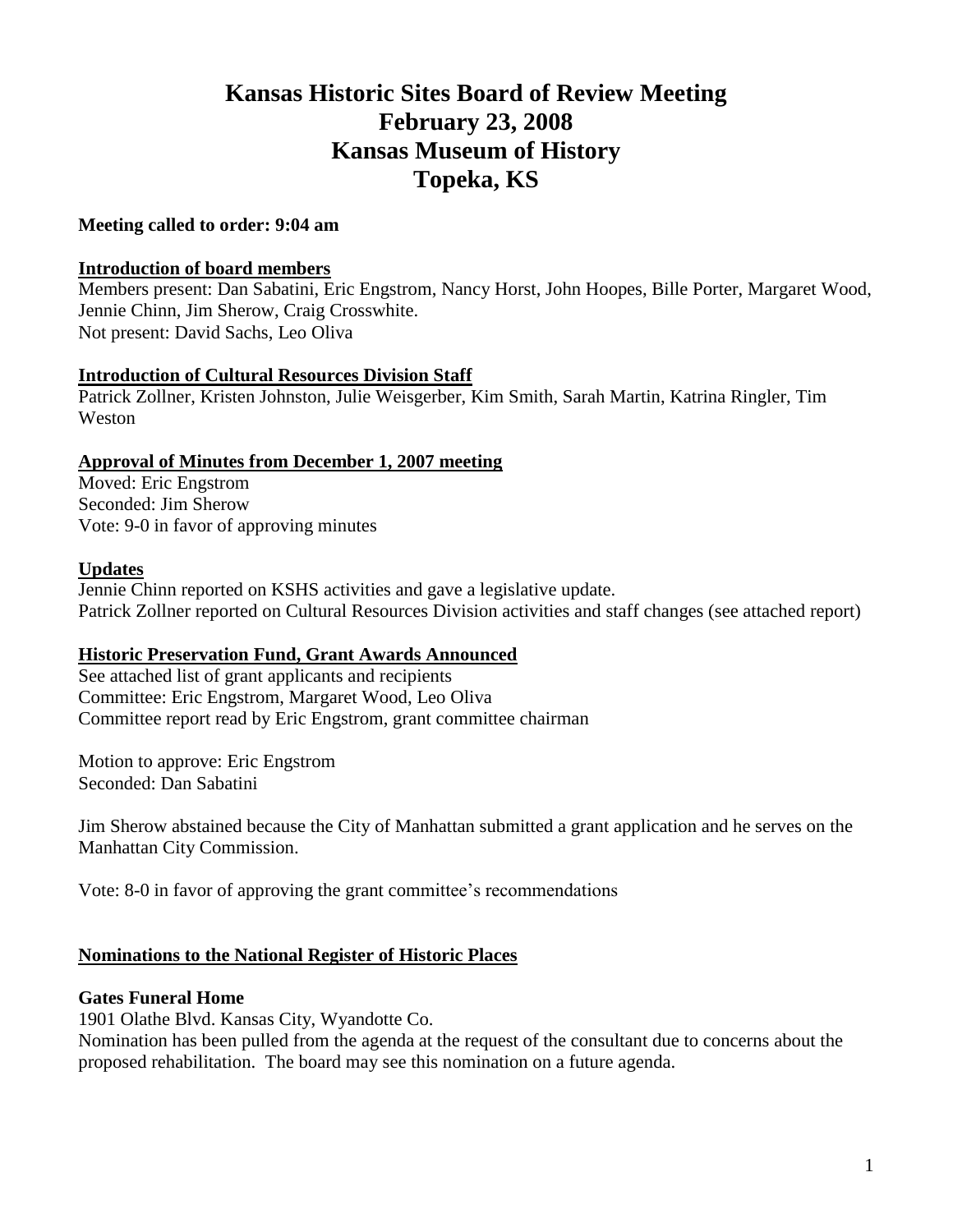## **Washington Grade School Criterion A**

209 S. Locust, Pittsburg, Crawford County **Historic Public Schools of Kansas MPS** Presented by: Cydney Millstein, Architectural & Historical Research, LLC

Comments: Craig Crosswhite asked if the chimney is still extant. A portion is still in place. Use of the addition, and the lot size is still preserved. Eric Engstrom asked if the windows will be restored to the original 9-over-9 configuration to which Cydney Millstein responded yes. Engstrom also asked how many units will be created to which Millstein responded that she didn't know for sure, but stressed that the rehabilitation will meet the Secretary of the Interior's *Standards for Rehabilitation*.

Motion to Approve: Jim Sherow Seconded: Eric Engstrom Vote: 9-0 in favor of nomination

**Brandt Hotel Criteria A & C**

400 Missouri St., Alma, Wabaunsee County Presented by: Dale Nimz, historic preservation consultant

Comments: Jim Sherow requested additional information about the local connection to national trends and asked that the author be careful about attributing stone to a particular quarry in the area without documentation. Dan Sabatini asked when the raised floor area in the "L" of the building was built and installed. Dale Nimz responded that it was perhaps from the 1960s, but there isn't extensive evidence suggesting this.

Motion to Approve: Jim Sherow, with caveat that connection to national trends of traveling salesmen and small hotels be included. He also cautioned against assuming that the local quarry provided stone without documentation.

Seconded: Billie Porter Vote: 9-0 in favor of nomination

## **Kanorado Archaeological District Criterion D**

NE & SE of Exit 1, I-70, Kanorado vicinity, Sherman County Presented by: Shannon Ryan, KU Department of Anthropology

Comments: Craig Crosswhite asked if the construction of Interstate-70 changed the stream channel. He also asked about public access, to which Shannon Ryan said that it's located on private land. Dan Sabatini asked about erosion control (little rain). Margaret Wood asked how the boundaries were determined (cutbanks, and buried soil profiles), to which Shannon Ryan noted that a contiguous boundary was selected in consultation with SHPO staff. John Hoopes asked about a discontiguous district, and how confident they are that this represents several different sites not just one larger site. Ryan commented that they have surveyed and seen additional artifacts, but the soil context is not as good in other areas. Moreover, farming and channelization has changed the buried soil layers compromising the integrity of the layers in some areas. They have not found enough evidence to date the areas in between and include them with the information found at these specific areas. Craig asked if the property owner supported this nomination. SHPO staff replied that the owner had been notified and we have not received a letter of objection. John Hoopes asked about the easement along the interstate and the easement ownership. The site boundaries are within the owner's land. Craig Crosswhite would like to see a letter of support from the property owner. Nomination is not contingent upon the support letter, but owner's acknowledgement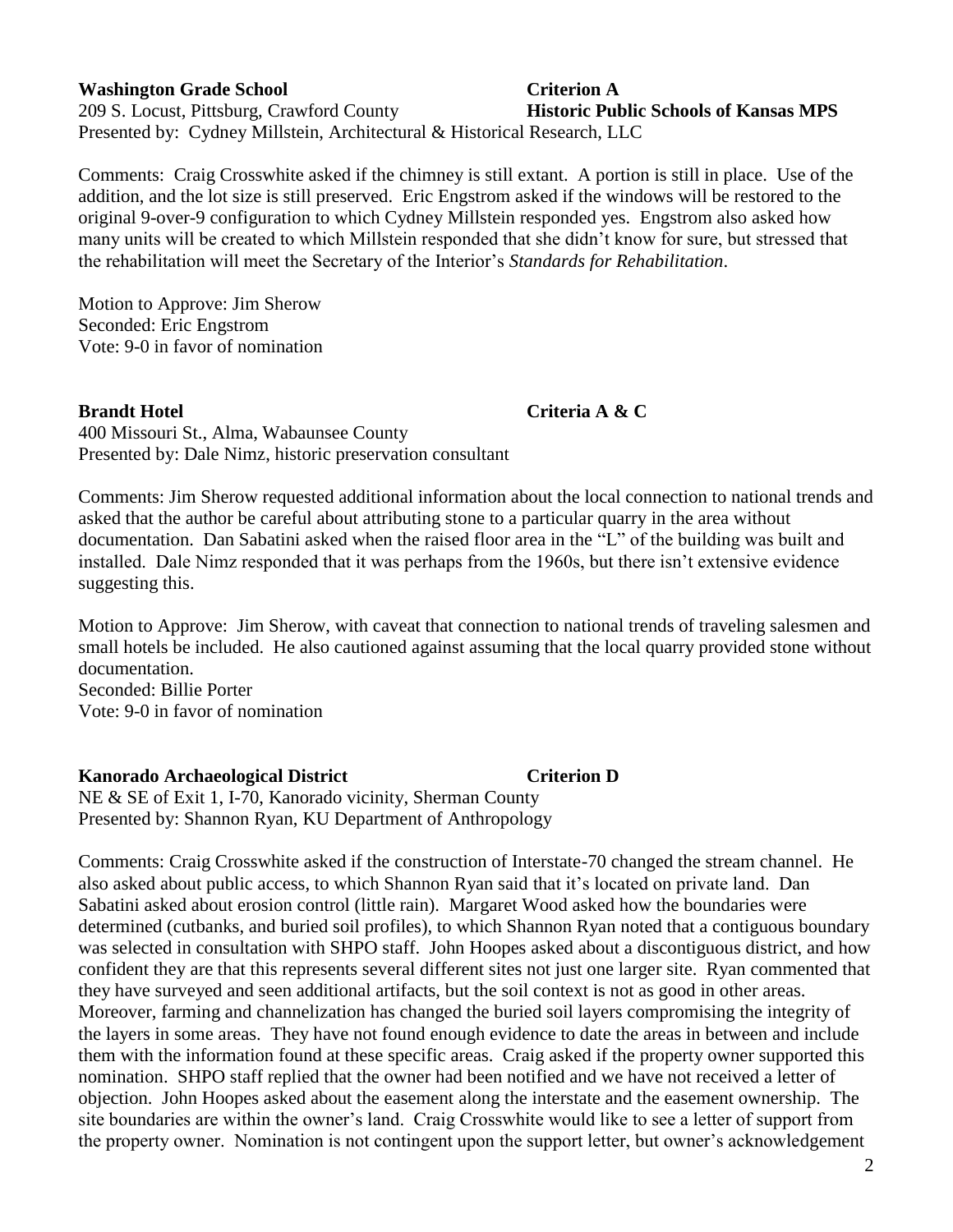is requested. John Hoopes recommended that site 14SN00101, which has no recorded site name, be named after the property owner. Sherow would like to see a contiguous district.

Motion to Approve: Dan Sabatini Seconded: Eric Engstrom Vote: 9-0 in favor of nomination

#### **H.D. Lee Company Complex Criteria A & B**

248 North Santa Fe, Salina, Saline County Presented by: Christy Davis, Davis Preservation

Comments: Eric Engstrom noted some typos and commented that the Union-All was created in Salina, but not produced there. Also, he asked if Lee Jeans were ever produced at this warehouse, to which Christy Davis responded that they were. John Hoopes asked about the plans for rehabilitation (housing, office, retail). Jim Sherow asked for additional national context on what was happening at the time.

Robert Metzger spoke in favor of the nomination and commented on the size and scale of the building.

Motion to Approve: Jim Sherow, with caveat that additional national context be included Seconded: Eric Engstrom Vote: 9-0 in favor of nomination

BREAK - 10:47am

**Kelly Mills Criterion A** Presented by: Christy Davis, Davis Preservation

400-414 South Main, Hutchinson, Reno County Commercial & Industrial Resources of Hutchinson MPS

Comments: Amy Farley, Preservation Planner city of Hutchinson, spoke in favor of the nomination.

Motion to Approve: Dan Sabatini Seconded: Nancy Horst Vote: 9-0 in favor of nomination

#### **Brown Hotel & Annex Criteria A, B & C**

519-523 Main St., Neodesha, Wilson County National Register nomination amendment Presented by: Christy Davis, Davis Preservation

Comments: Dan Sabatini asked about the criteria included in the original nomination to which Christy Davis responded that this amendment would add a Criterion B justification and include the adjacent building known to be historically associated with the original hotel building. David Pendelton, owner of the building, spoke in favor of the nomination and on the plans for redevelopment.

Motion to Approve: Billie Porter Seconded: Dan Sabatini Vote: 9-0 in favor of the nomination amendment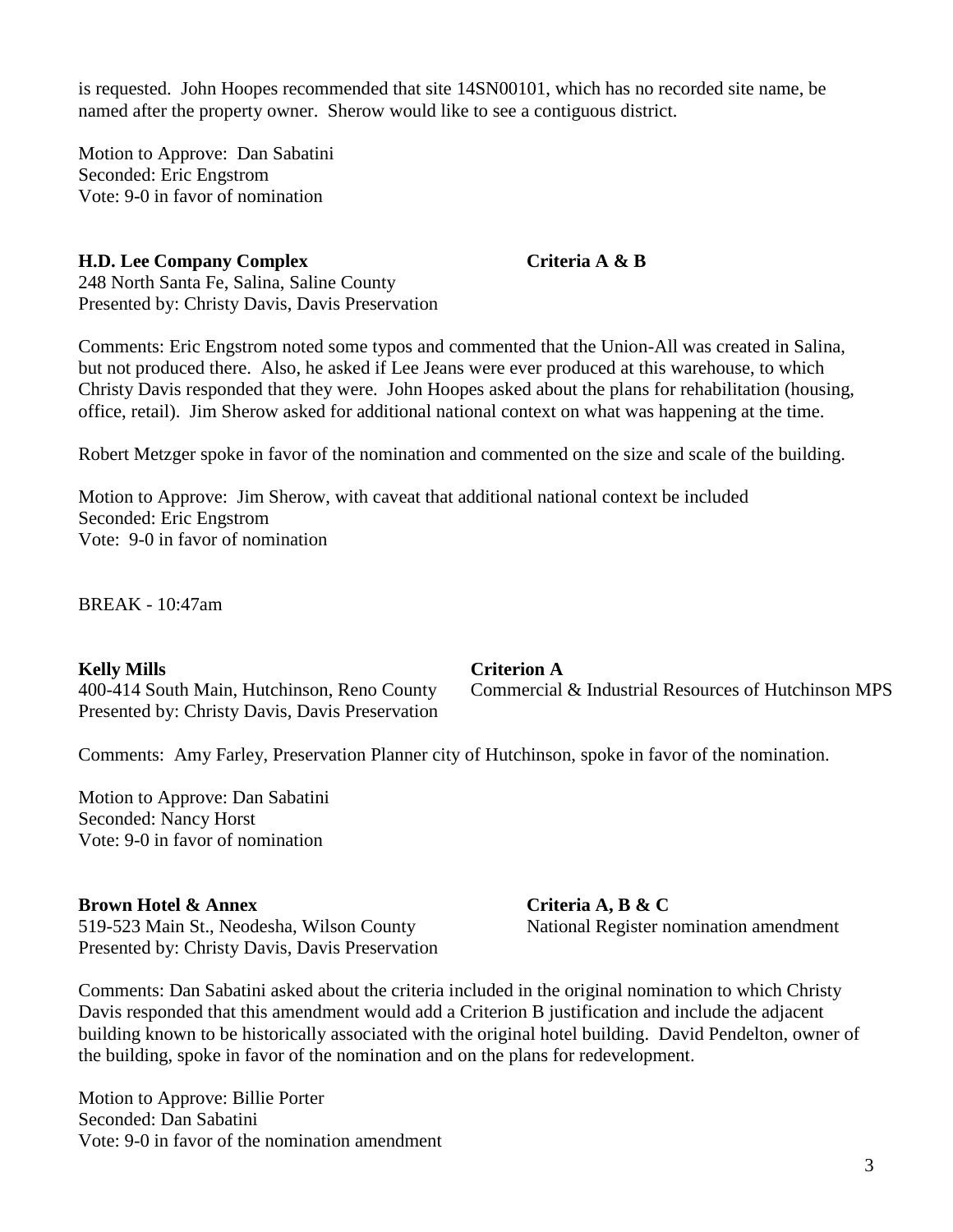#### **Dunbar Theater Criteria A & C**

1007 North Cleveland, Wichita, Sedgwick County Historic Theaters & Opera Houses of KS MPS Presented by: Christy Davis, Davis Preservation

Comments: Dan Sabatini asked if the marquee was original to which Christy Davis responded that the current marquee was thought to have been added later.

Motion to Approve: Eric Engstrom Seconded: Jim Sherow Vote: 9-0 in favor of the nomination

#### **Colonial Fox Theatre Criteria A & C**

409 North Broadway, Pittsburg, Crawford County Historic Theaters & Opera Houses of KS MPS Presented by: Kristen Johnston

Comments: Margaret Wood inquired about why the property was put only on the state register to which Kristen Johnston responded that there had been questions about use and ownership. Dan Sabatini asked if the marquee could be modified since it's less then 50 years old to which Kristen suggested it is possible under the Secretary of the Interior's *Standards for Rehabilitation*, but SHPO staff would recommend consulting historic photographs before proceeding. Vonnie Cossini, Colonial Fox Theatre Foundation, thanked the board for considering the nomination and allowing the Pittsburg State University students to film the presentation. The film students are compiling a documentary about the theatre's rehabilitation. She also thanked Kristen. Vonnie Corsini noted that the tapestry paintings on the theatre's interior are from the 1926 renovation and they are not restored yet. They were recently uncovered.

Motion to Approve: Jim Sherow Seconded: Nancy Horst Vote: 9-0 in favor of the nomination

**Lake Nemaha Dam Guardrails Criteria A & C** South of Seneca on Highway 63, Nemaha County New Deal-era Resources of Kansas MPS Presented by: Sarah Martin

Comments: Margaret Wood requested a more precise map to show the features in greater detail to which Sarah Martin agreed to provide in the final nomination submission. Dean and DarlAnn Rial of Seneca spoke in favor of the nomination.

Motion to Approve: Dan Sabatini Seconded: Eric Engstrom Vote: 9-0 in favor of the nomination

Break for Lunch 12:00pm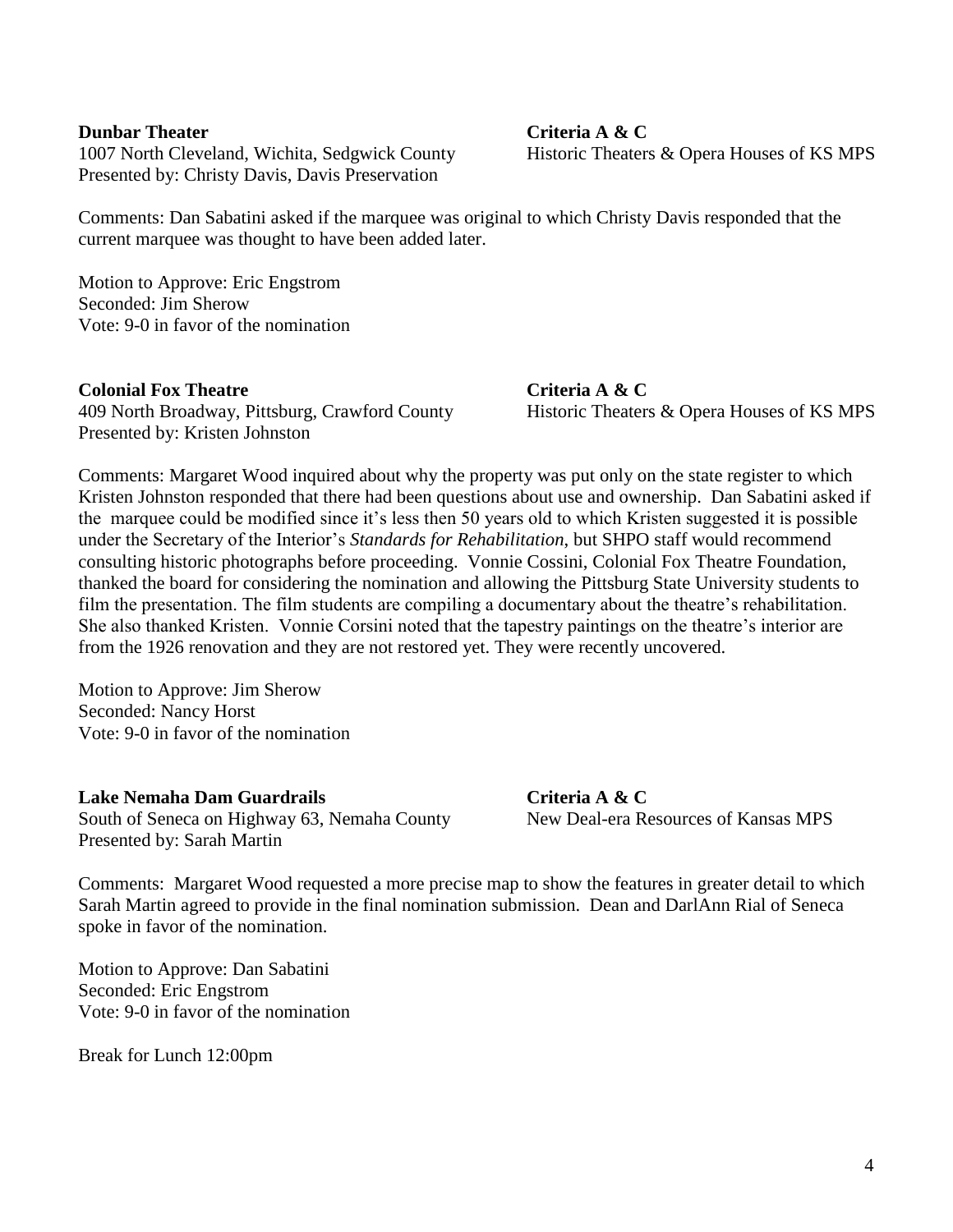**Agra Lake & Park Criterion A** Presented by: Sarah Martin

West edge of Agra, Phillips County New Deal-era Resources of Kansas MPS

Comments: Margaret Wood requested that Criterion D justification be included for the property's potential to yield additional information. Jim Sherow asked staff if adding Criterion D would impact future rehabilitation and reuse of the privies, to which Patrick Zollner said that any plans would be reviewed regardless of criteria.

Marvin Heinz spoke in favor of the nomination and spoke about the restoration of the property. Larry Hall, chairman of the Save the Lake Committee, spoke in favor of the nomination and about the water rights.

Motion to Approve: Eric Engstrom moved to add Agra Lake & Park under Criterion A & D Seconded: John Hoopes Vote: 9-0 in favor of nomination

#### **Oxley Barn Criteria B & C**

2740 Country Road 74, Quitner vicinity, Gove County Presented by: Sarah Martin

Comments: Craig Crosswhite asked about the metal siding that is on the north gable wall of the building to which Sarah Martin responded that the owners have said it is a temporary repair due to recent storm damage. It is only on one, secondary elevation.

Motion to Approve: Dan Sabatini Seconded: Nancy Horst Vote: 9-0 in favor of the nomination

## **First Presbyterian Church Criterion C**

308 South Crawford, Fort Scott, Bourbon County, Presented: Kristen Johnston

Comments: Connie Banworth of Fort Scott spoke in favor of the nomination.

Motion to Approve: Eric Engstrom Seconded: Jim Sherow Vote: 9-0 in favor of the nomination

Break 1:15 pm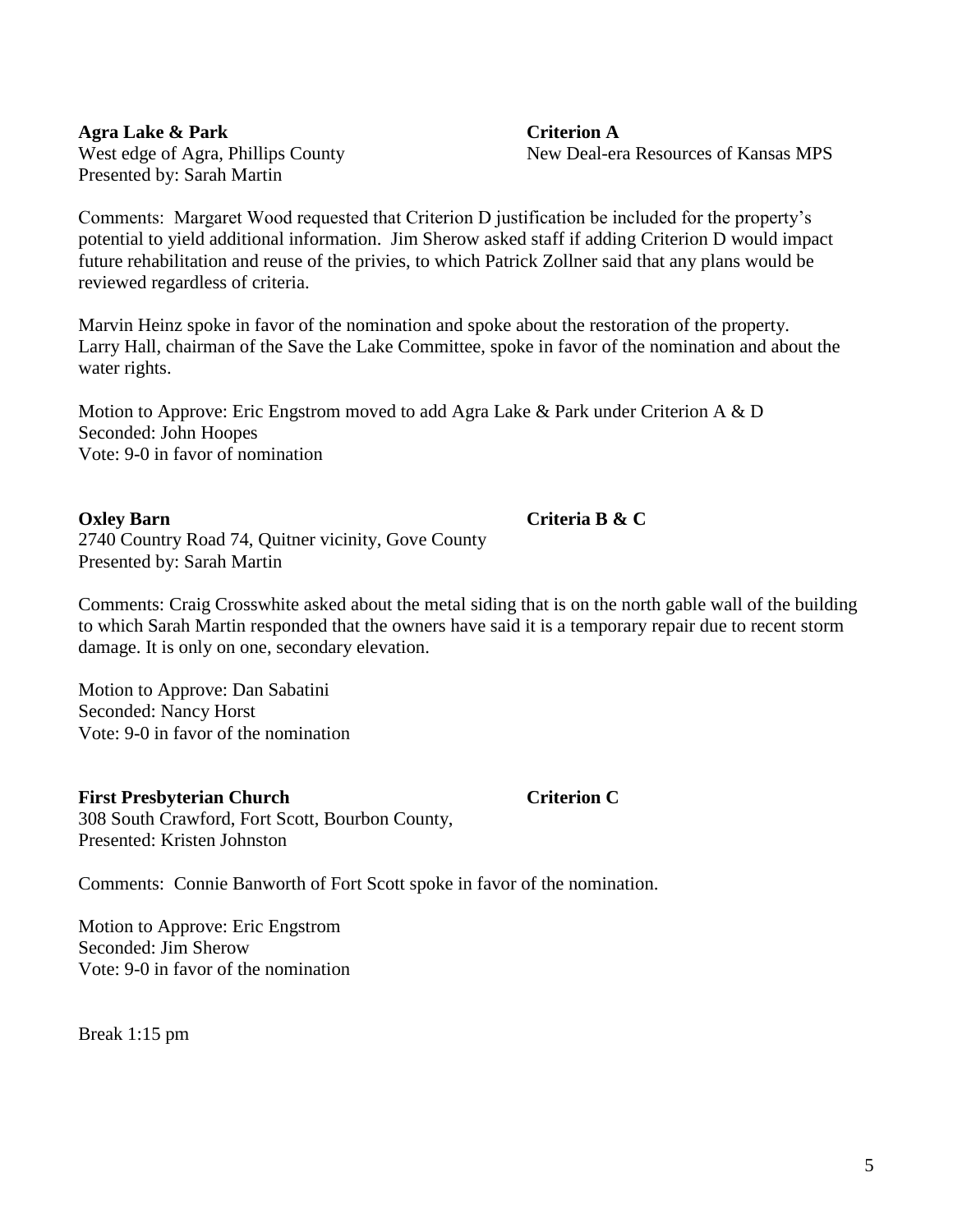## **Hitschmann Double Arch Bridge Criteria A & C** NE 110 Avenue South & NE 190 Road – New Deal-era Resources of Kansas MPS <sup>1/2</sup> mile East on NE 190 Road, Hitschmann vic., Masonry Arch Bridges of Kansas MPS Barton County Presented by: Sarah Martin

A letter of support from the Barton County Commissioners was provided in the board members' packets.

Comments: Janet Crane, Barton County Administrator's Office, spoke in favor of the nomination.

Motion to Approve: Jim Sherow Seconded: Billie Porter Vote: 9-0 in favor of the nomination

## **Hitschmann Cattle Underpass Bridge Criterion A**

NE 110 Avenue South & NE 190 Road – New Deal-era Resources of Kansas MPS 3/8 mile East on NE 190 Road, Hitschmann vic., Barton County Presented by: Sarah Martin

Comments: none.

Motion to Approve: Margaret Wood Seconded: John Hoopes Vote: 9-0 in favor of the nomination

## **Beaver Creek Native Stone Bridge Criteria A & C**

NE 50 Avenue South & NE 230 Road – New Deal-era Resources of Kansas MPS <sup>1</sup>/4 miles South on NE 50 Avenue, Beaver vic., Masonry Arch Bridges of Kansas MPS Barton County Presented by: Sarah Martin

Comments: none.

Motion to Approve: Nancy Horst Seconded: Eric Engstrom Vote: 9-0 in favor of the nomination

## **Bridge #218 – Off-System Bridge Criteria A & C**

NE 60 Avenue South & NE 220 Road – New Deal-era Resources of Kansas MPS 500' West on 220 Road, Beaver vic., Barton County Presented by: Sarah Martin

Comments: Jennie Chinn asked how these bridges are to be included in the Scenic By-Ways project to which Janet Crane said they hope to feature them as part of the By-ways website. Recent press coverage has stirred interest locally and the County has provided information to those interested in finding the bridges.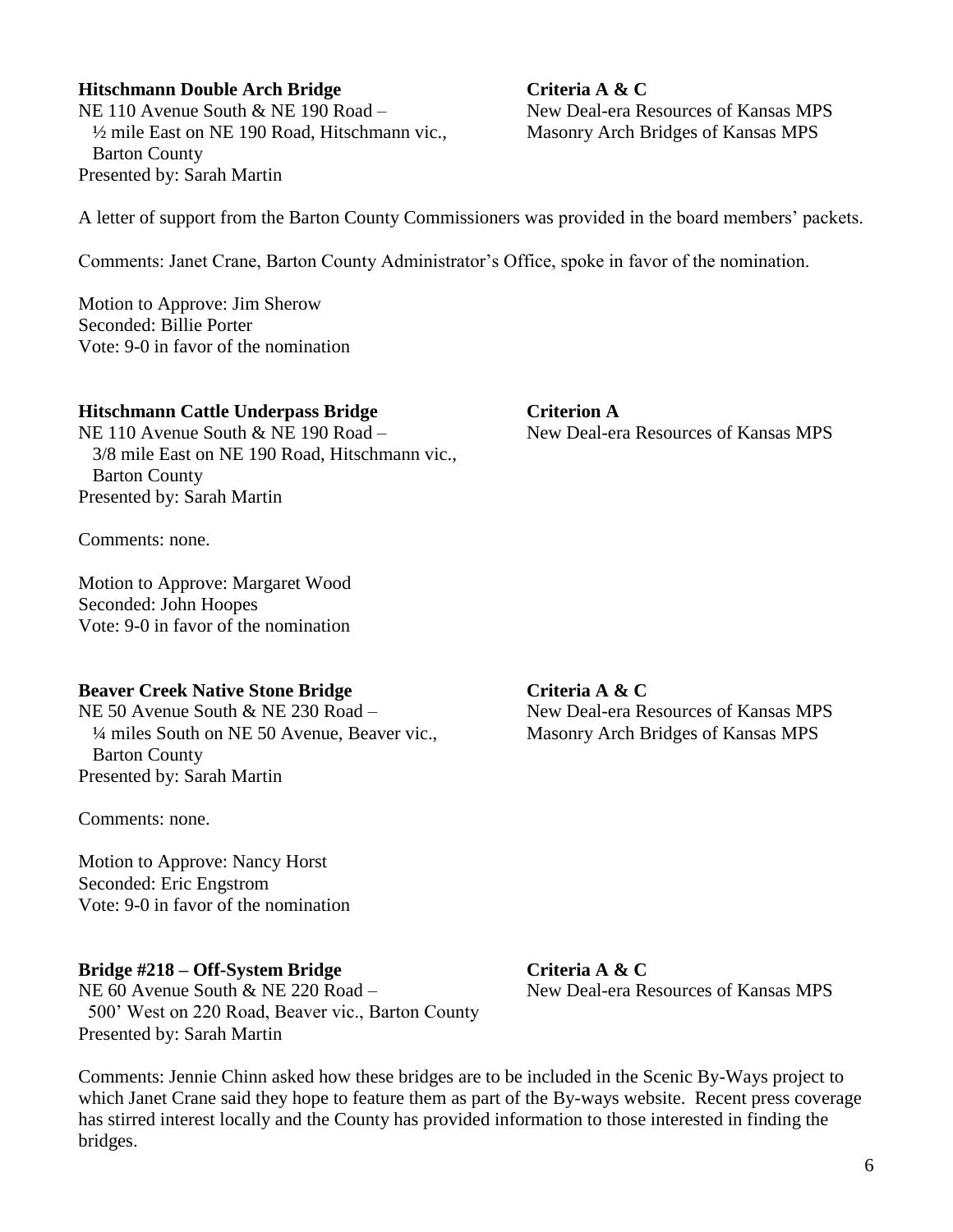Moved: Eric Engstrom Seconded: Nancy Horst Vote: 9-0 in favor of the nomination

## **Other Business:**

The next Review Board meeting will be held on May 3<sup>rd</sup> at 9:00 AM, at the Potawatomi Mission building at the Kansas Museum of History.

The State Historic Preservation Conference will be in Hutchinson April 24-26, 2008.

**Meeting Adjourned**: 1:41p.m.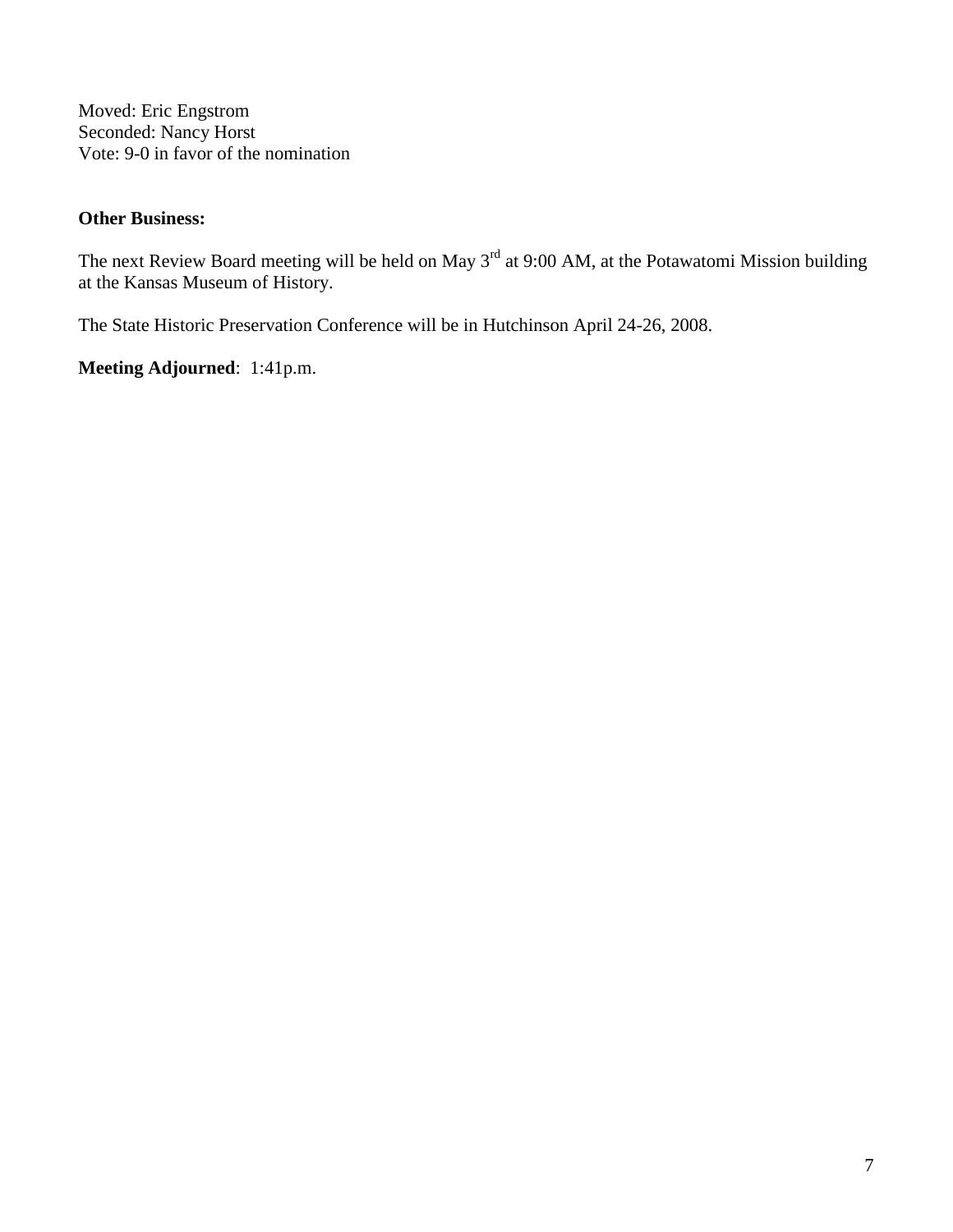# **Kansas Historic Sites Board of Review Meeting May 3, 2008 Potawatomi Mission Building Topeka, KS**

#### **Board members:**

*Present*: Dan Sabatini, Eric Engstrom, Nancy Horst, John Hoopes, Billie Porter, Margaret Wood, Jim Sherow, Craig Crosswhite, Leo Oliva *Absent*: David Sachs *Quorum present*? Yes

#### *Others Present:*

Executive Director: Jennie Chinn Division Director: Patrick Zollner Staff members: Kristen Johnston, Julie Weisgerber, Kim Smith, Sarah Martin, Katrina Ringler, Tim Weston, Deb Beasterfeld, Caitlin Meives, Rick Anderson (intern)

## **Proceedings:**

*Meeting called to order* at 9:06 a.m. by Chair, Craig Crosswhite February 23, 2008 meeting minutes approved by board

*Division Director's Report:*

Patrick Zollner reported on Cultural Resources Division activities and staff changes.

*Executive Director's Report:*

Jennie Chinn reported on KSHS activities and gave a legislative update.

## *Heritage Trust Fund, Grant Awards Announced:*

See attached list of grant applicants and recipients Committee: Margaret Wood, Dan Sabatini, and Craig Crosswhite Committee report read by Craig Crosswhite, grant committee chairman

*Jim Sherow* abstained because he submitted a grant application involving a property he owns. *Billie Porter* abstained because she had written a letter of support for grant submitted.

Craig Crosswhite moved to approve, was Second by Dan Sabatini. All present voted in favor of approving the grant committee's recommendations.

Jennie Chinn left at 9:25 am

## *Nominations to the National Register of Historic Places:*

**Fernand-Strong House** *–* 1515 University Drive, Lawrence, Douglas County Nominated as part of the "Historic Resources of Lawrence" MPS Criteria A and B Presented by: Sarah Martin Motion to approve: Jim Sherow Second: Eric Engstrom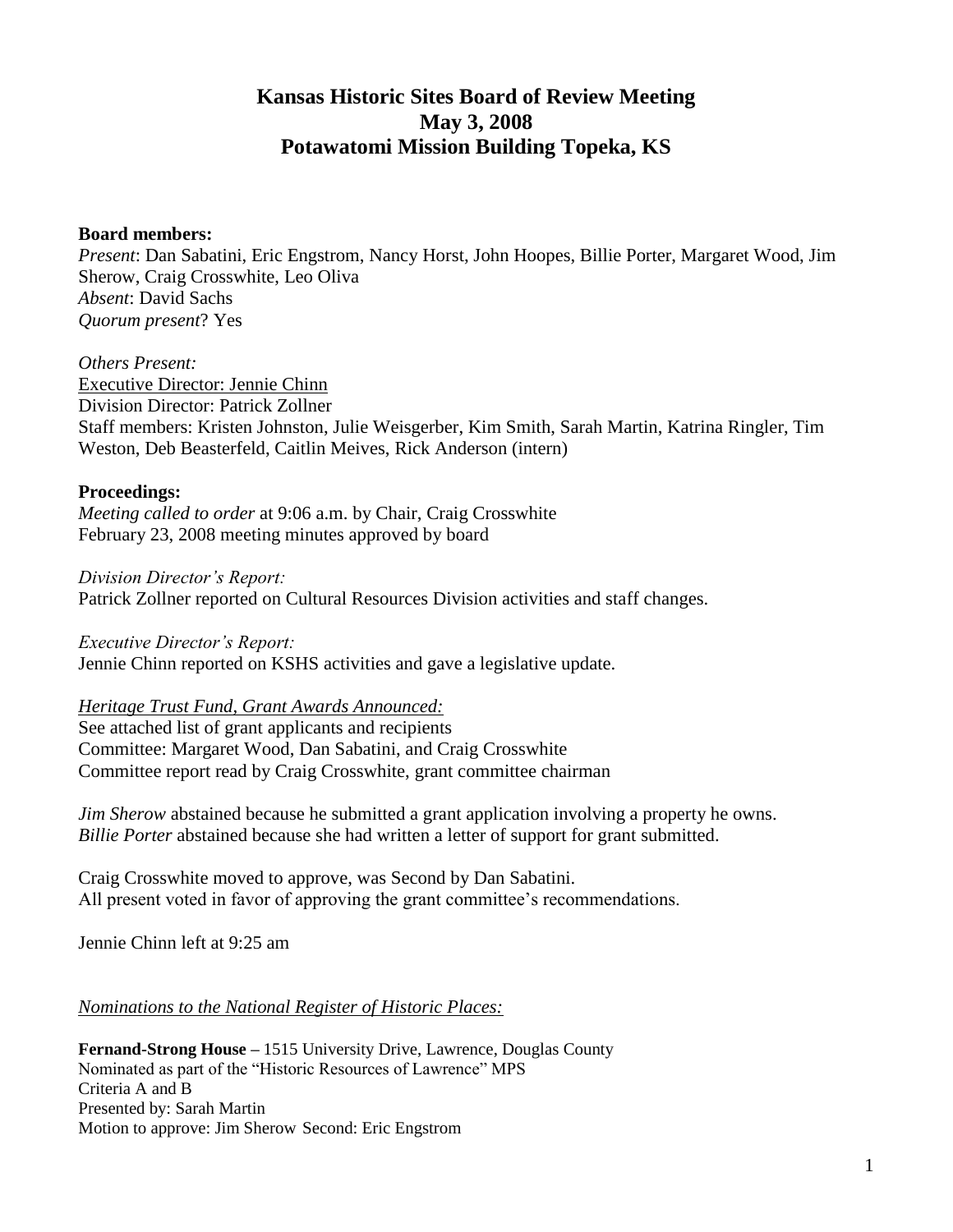## Approved by all

*Comments*: Dan Sabatini asked about vinyl replacement windows at the rear of the house. Staff stated that this is addressed in the nomination presented to the board. Questions about the original jambs couldn't be answered. Marjorie Swann, co-owner, spoke of the history of the house including the connections to James Naismith, which although short has had a great impact on the community.

#### **Historic Agriculture-related Resources of Kansas MPDF**

Presented by: Brenda Spencer Motion to approve: Leo Oliva Second: Dan Sabatini Approved by all

Comments:

Questions from board about who reviewed the document and how do we manage the promotion of this project. Patrick Zollner stated that he and staff had worked on a mailing list and will be featuring it in *Kansas Preservation*. Explained that by the board adopting this cover document will help with the process of setting up the next phase as there is no existing field guide to help with defining categories and property types, which will lead to more nominations.

**McKinley Residential Historic District** – bounded roughly by E. 5<sup>th</sup> St., SE 3<sup>rd</sup> St., Allison St., and Walnut St.,

Newton, Harvey County Criteria A and C Presented by: Christy Davis Motion to approve: Jim Sherow Second: John Hoopes Approved by all

*Comments*: Board asked about process of nomination. Staff noted that a survey of the neighborhood had been done and two public meetings were held to address concerns of the public.

Patrick Duffy stated that they held several forums and visited with residents door to door. There was no written opposition and after addressing some misconceptions the nomination was met with overwhelming support by the community.

There was discussion about the integrity of the Ranch houses.

Jim Sherow requested that Christy Davis add James Shortridge's book "Cities on the Plains" to the bibliography.

Bob Pomeroy of Newton Commission has been involved with other historic projects and stated that the support of the community was very positive and the opposition expressed was mainly due to misconceptions that were easily corrected. Board feels that this is a good example of how the process should work.

BREAK – 10:44

**Church of the Assumption and Rectory** – 204 SW  $8<sup>th</sup>$  Ave., Topeka, Shawnee County Criterion C Presented by Christy Davis Motion to approve: Dan Sabatini Second: Nancy Horst Approved by all

*Comments:* Board was concerned that the pictures showed some damage to the large stained glass window. Assurance was give by staff that it was just the bad lighting on the picture. Father John clarified that there wasn't any damage but wanted board to be aware the Plexiglas that had been placed in front of the windows would be removed when renovations started.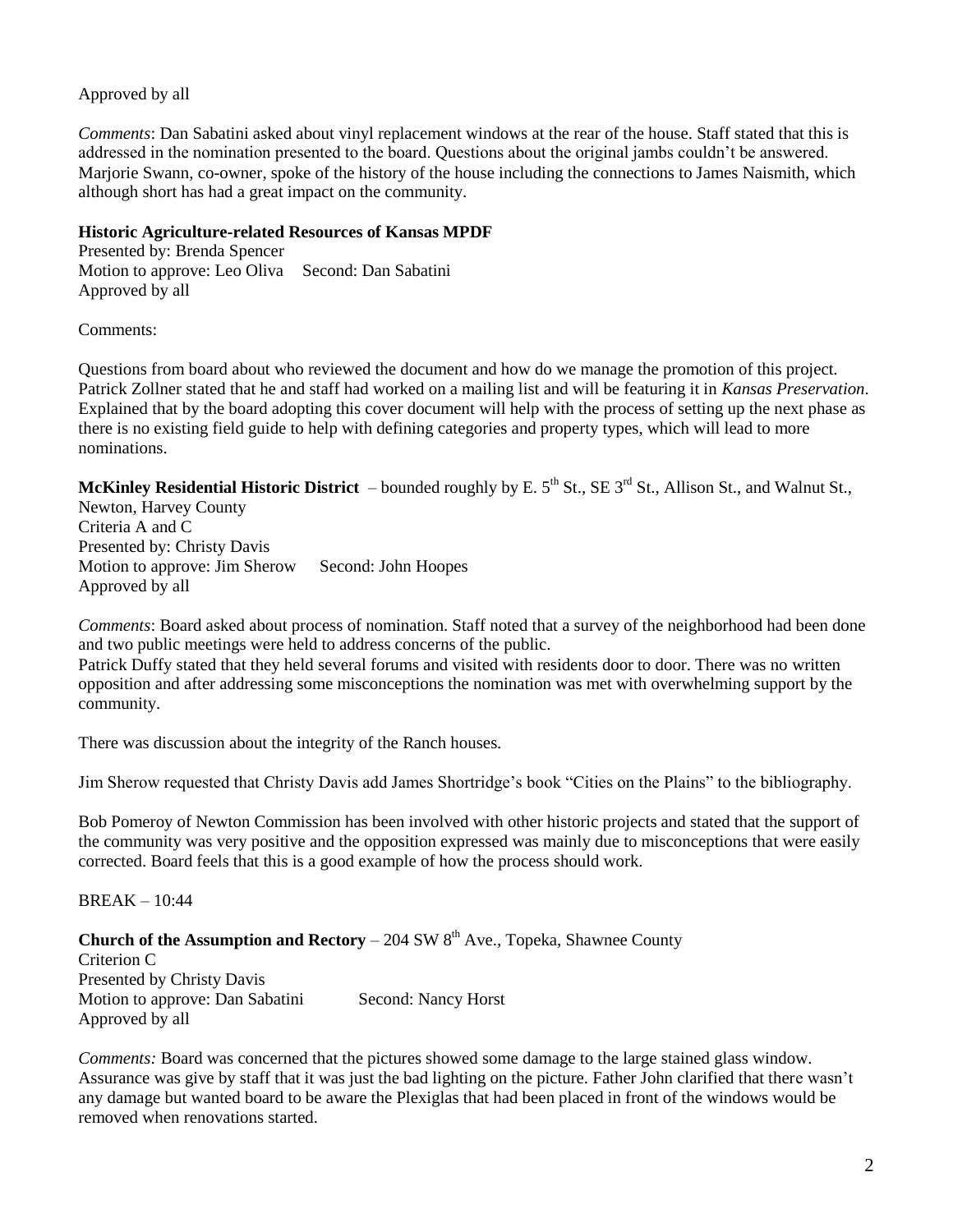**Hamlin Block** *-* 304-306 S. Main, Hutchinson, Reno County Nominated as part of the "Commercial and Industrial Resources of Hutchinson" MPS Criteria A and C Presented by Christy Davis Motion to approve: Jim Sherow Second: Margaret Wood Approved by all

*Comments:* Board had questions about the residents of the boarding house. Christy Davis elaborated and stated that this aspect was addressed in the nomination.

**Powell House** - 330 N. Crestway, Wichita, Sedgwick County Nominated as part of the "Residential Resources of Wichita" MPS Criteria B and C Presented by Barbara Hammond Motion to approve: Dan Sabatini Second: Billie Porter Approved by all

*Comments:* No questions or concerns from board.

**Woodburn House** *-* 547 N. Brookfield, Wichita, Sedgwick County Nominated as part of the "Residential Resources of Wichita" MPS Criterion C Presented by Barbara Hammond Motion to approve: Eric Engstrom Second: Jim Sherow Eight members voted to approve, with Craig Crosswhite abstaining.

*Comments:* Board had concerns about how the later additions and improvements impacted the building's integrity.

Billie Porter left at 11:50 am

**Elms Hotel** - 201 W. 1<sup>st</sup> St., Abilene, Dickinson County Criteria A and B and C Presented by Julie Weisgerber Motion to approve: Dan Sabatini (with amendments added) Second: Jim Sherow Approved by all

*Comments:* Board feels that the nomination should include references to national trends. Staff was asked to include this proviso.

Christie Carl, architect for the project, asked to speak. She feels this nomination would help to make this building an asset to the community.

**Prescott Rural High School** *-* 202 W. 4th Street, Prescott, Linn County

Criterion C Presented by Sarah Martin Motion to approve: Leo Oliva Second: Eric Engstrom Approved by all

*Comments:* Board discussed the additions to the school and their effect on the buildings integrity. Thom Norbury addressed the school's historical significance to the town and the community's overwhelming support.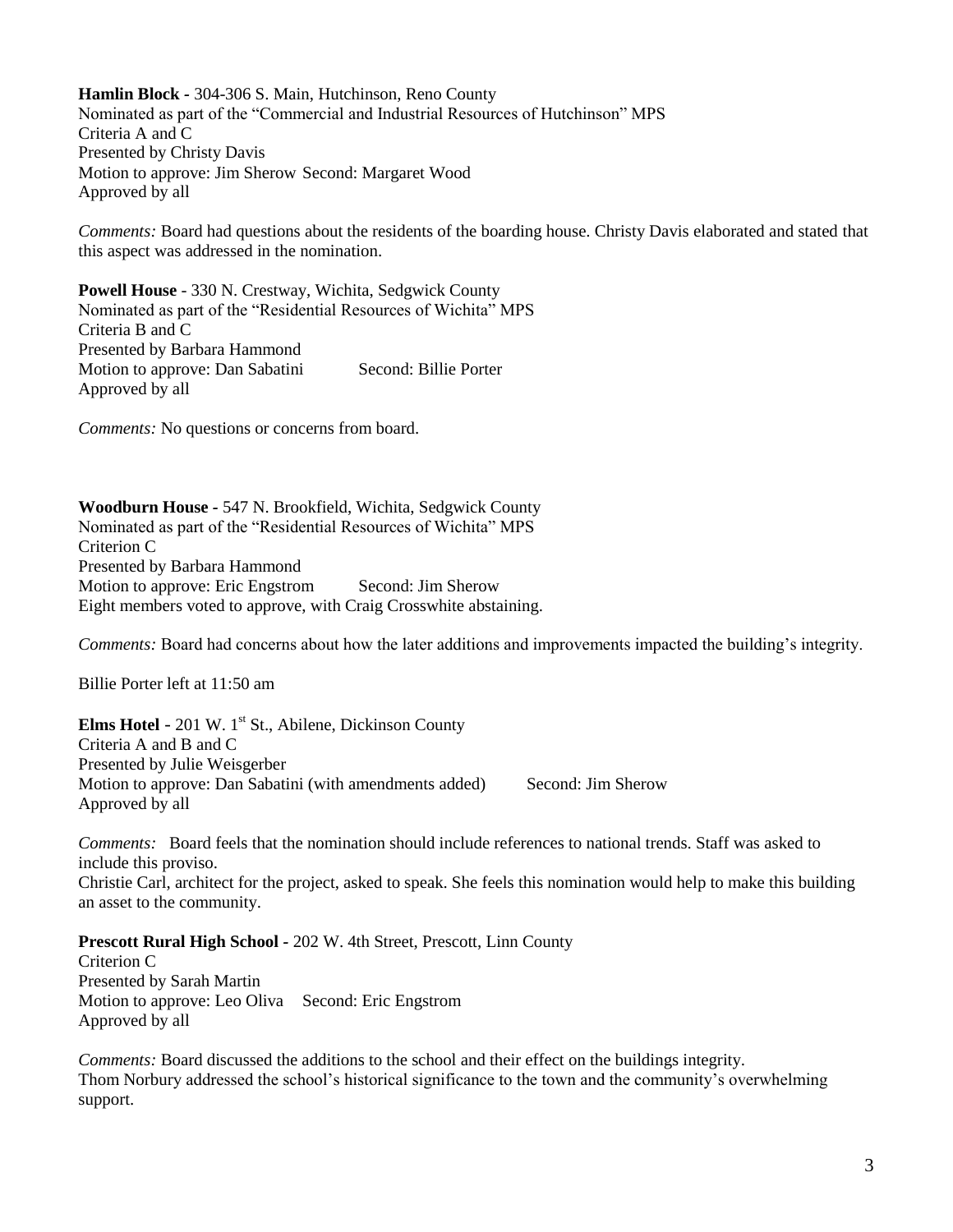**Waterville Opera House** - 200 E. Front St., Waterville, Marshall County Nominated as part of the "Historic Theaters and Opera Houses of Kansas" MPS Criteria A and C Presented by Rick Anderson Motion to approve: Jim Sherow Second: Dan Sabatini Approved by all

*Comments:* Questions from the board about the auditorium. Staff stated they believe the space is original except for the seating, which was installed in 1970.

**Sawhill Park** – 300 Block of E. Washington St., St. Francis, Cheyenne County Nominated as part of the "New Deal-era Resources of Kansas" MPS Criterion A Presented by Sarah Martin Motion to approve: Leo Oliva Second: Eric Engstrom Approved by all

*Comments:* Greg Kite, Wichita attorney, answered questions from the Board on some of the apparent changes to the property. He stated that most changes could be removed to improve the integrity.

Dan Sabatini left at 1:18pm

**Jackson Hotel** – 139 W. Peoria, Paola, Miami County Criteria A and C Presented by Sarah Martin Motion to approve: John Hoopes Second: Nancy Horst Approved by all

*Comments:* Questions from the Board about the materials it was built with. Richard & Bradley Miller, owners of the building, talked about the history of the building and how they felt the need to save the building, which the city had been planning to tear down.

**First National Bank Building** *-* 422-424 W. Main, Highland, Doniphan County Nominated as part of the "Historic Resources of Highland, Doniphan County, Kansas" MPS Criterion A Presented by Katrina Ringler Motion to approve: Jim Sherow Second: John Hoopes Approved by all

*Comments:* None from board members or public.

**Barton County WPA Bridges** – Nominated as part of the "New Deal-era Resources of Kansas" MPS *Bridge #640* – Beaver vicinity, Barton County *Bridge #650* – Beaver vicinity, Barton County *Bridge # 222* – Beaver vicinity, Barton County Criteria A and C All presented by Sarah Martin *Bridge #640* Motion to approve: John Hoopes Second: Eric Engstrom Approved by all *Bridge #650* Motion to approve: John Hoopes Second: Eric Engstrom Approved by all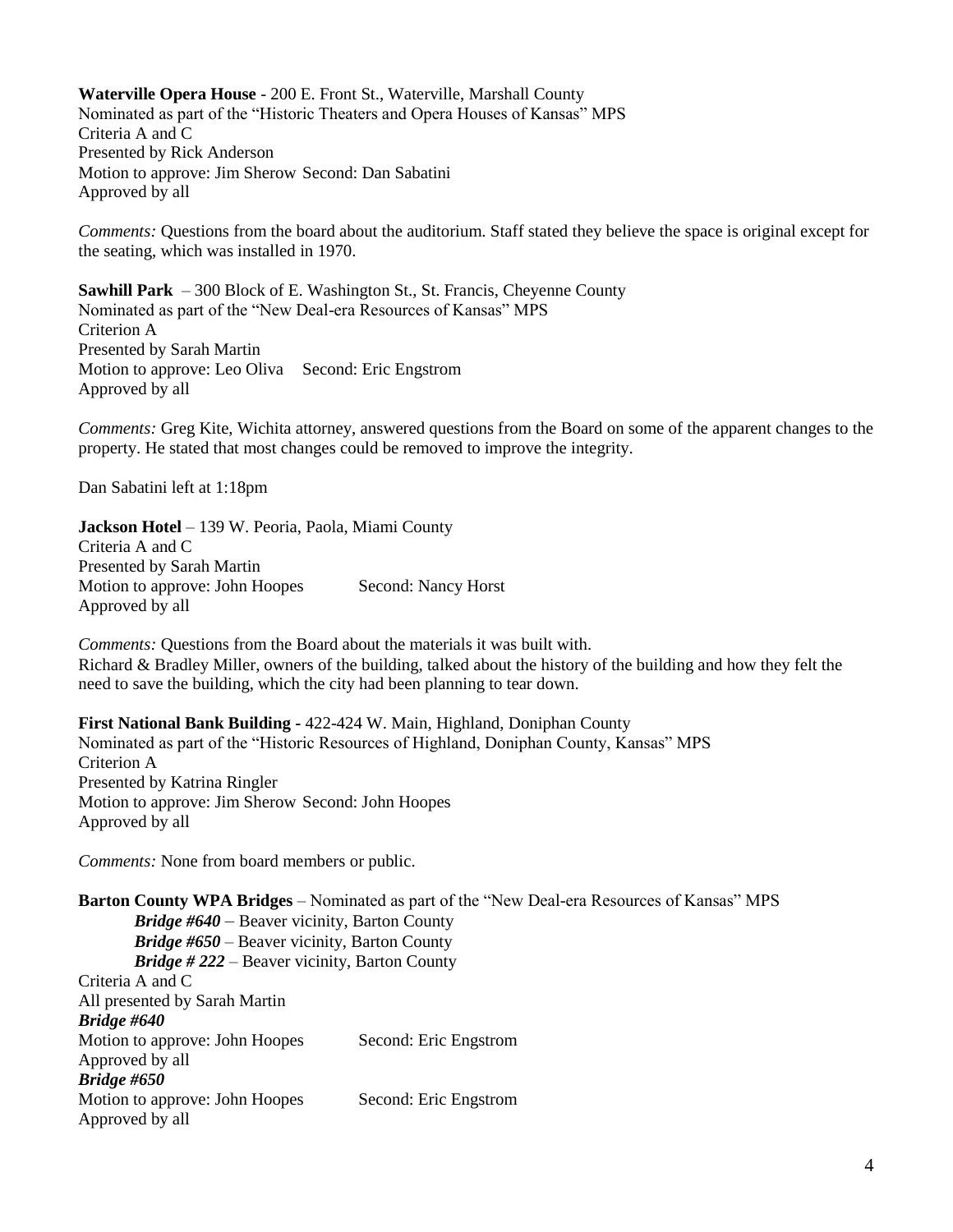*Bridge # 222* Motion to approve: John Hoopes Second: Eric Engstrom Approved by all

*Comments:* (Board discussed each bridges location and historical significance as they were presented.)

## **Register of Historic Kansas Places**

**Dighton Opera House** - 140 S. Lane St., Dighton, Lane County Presented by Sarah Martin Motion to approve: Jim Sherow Second: John Hoopes Approved by all

Comments: Board questioned why this wasn't being considered for the National Register. Staff stated that changes to the interior and storefronts raised concerns but that the owner could come back and nominate the building at a later date.

Patrycia Herndon, owner of the building, spoke to the board about how helpful the staff was in helping to prepare for the nomination.

**White Eagle Oil Company Gas Station** *-* 1017 S. Santa Fe Avenue, Salina, Saline County

Presented by Sarah Martin Motion to table: Eric Engstrom Second: Jim Sherow

*Comments:* Board has concerns about the CLG agreeing to the nomination and would like to table the vote until this can be determined.

**Wilmington School** – Wilmington vicinity, Wabaunsee County Presented by Sarah Martin Motion to approve: Margaret Wood Second: Jim Sherow Approved by all

*Comments:* Board asked if the forthcoming archeological report would warrant a National Register nomination. Lois DeWitt offered her support for the nomination, as it is an important part of the Wabaunsee County history.

## **Other Business:**

Craig Crosswhite reminded the board that they would need to elect a new chairperson at the next board meeting.

The next Review Board meeting will be held on August 16, 2008 in the Museum Classrooms at the Kansas History Museum.

Rick Anderson, intern for HTF, thanked the board and the staff for the opportunity to work in the Cultural Resources Division.

## **Meeting Adjourned at 2:25 pm**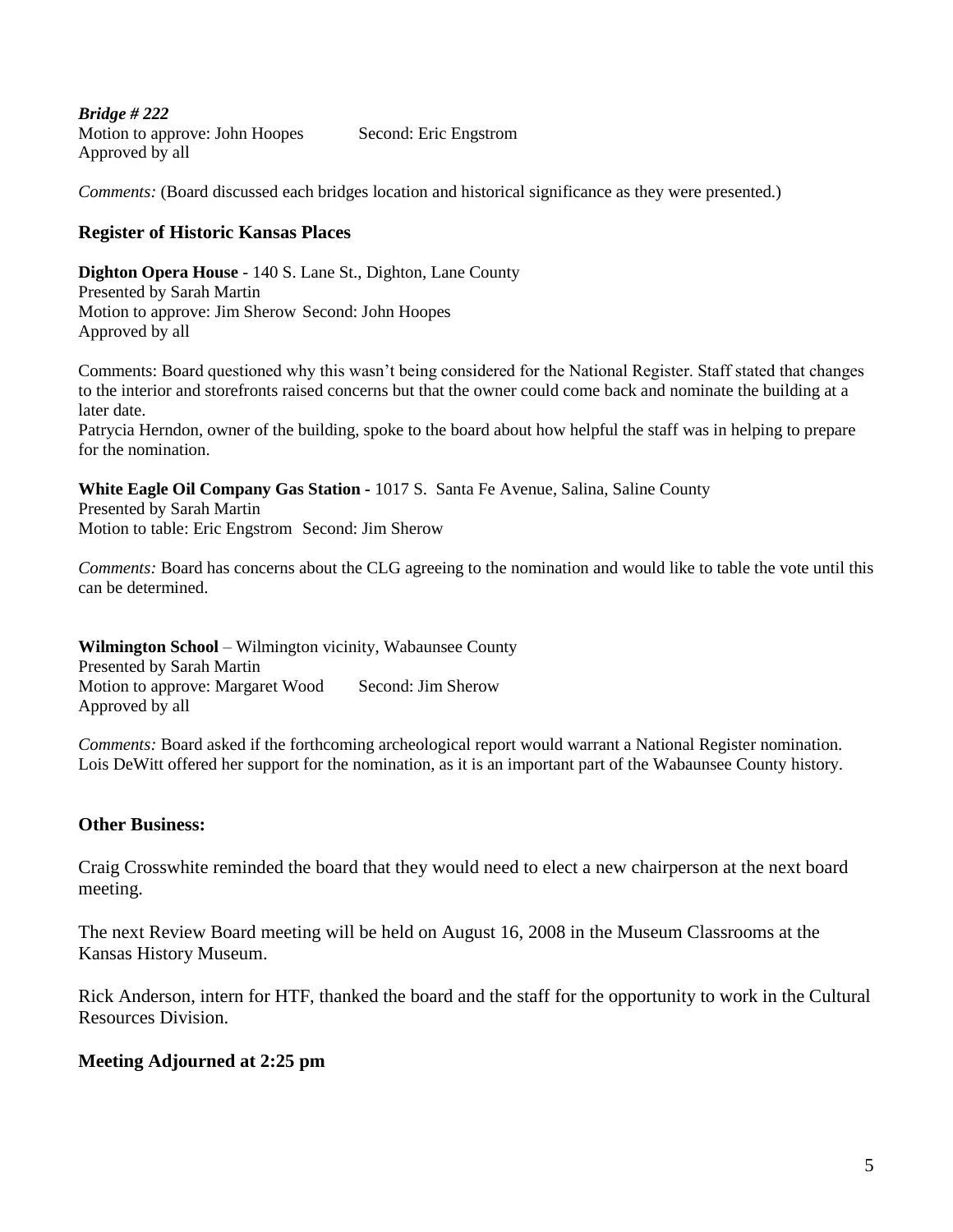# **Kansas Historic Sites Board of Review Meeting August 16, 2008 Kansas Museum of History, Museum Classrooms Topeka, KS**

## **Board members:**

*Present*: Dan Sabatini, Eric Engstrom, Nancy Horst, Margaret Wood, James Sherow, Craig Crosswhite, Leo Oliva, David Sachs, Jennie Chinn, Executive Director *Absent*: John Hoopes, Billie Porter *Quorum present*? Yes

## **Others Present:**

Division Director: Patrick Zollner Staff members: Kristen Johnston, Julie Weisgerber, Kim Smith, Sarah Martin, Katrina Ringler, Tim Weston, Deb Beasterfeld, Caitlin Meives, Rick Anderson (intern)

## **Proceedings:**

Meeting called to order at 9:08 a.m. by Chairman, Craig Crosswhite

*Executive Director's Report:* Jennie Chinn reported on KSHS activities and gave an update on budget matters.

## *Division Director's Report:*

Patrick Zollner reported on Cultural Resources Division activities and staff changes.

May 3, 2008 meeting minutes approved by board

## **Nominations to the National Register of Historic Places:**

**Northeast Junior High School** – 400 Troup Avenue, Kansas City, Wyandotte County Nominated as part of the "Historic Public Schools of Kansas" MPS Criteria A and C Presented by: Brenda Spencer Motion to approve: James Sherow Second: Leo Oliva Approved by all

Comments: Craig Crosswhite asked about the usage of the building. Brenda Spencer stated that it was being converted to senior housing.

Frank Janousek, member of the public in attendance, spoke of a similar project in Salina, which he felt was an asset to the community.

Rick Kready, Pioneer Group, stated that the renovations done to this building were very similar to what they had completed at two historic schools in Salina. The goal is to keep the exterior intact and then finish the interior for apartments.

Margaret Wood asked about how they were incorporating the original interior features. Rick Kready stated that they have been able to salvage some of the school parts, such as the chalkboards, to use in the apartments.

A short discussion of the history of "separate-but-equal" education followed.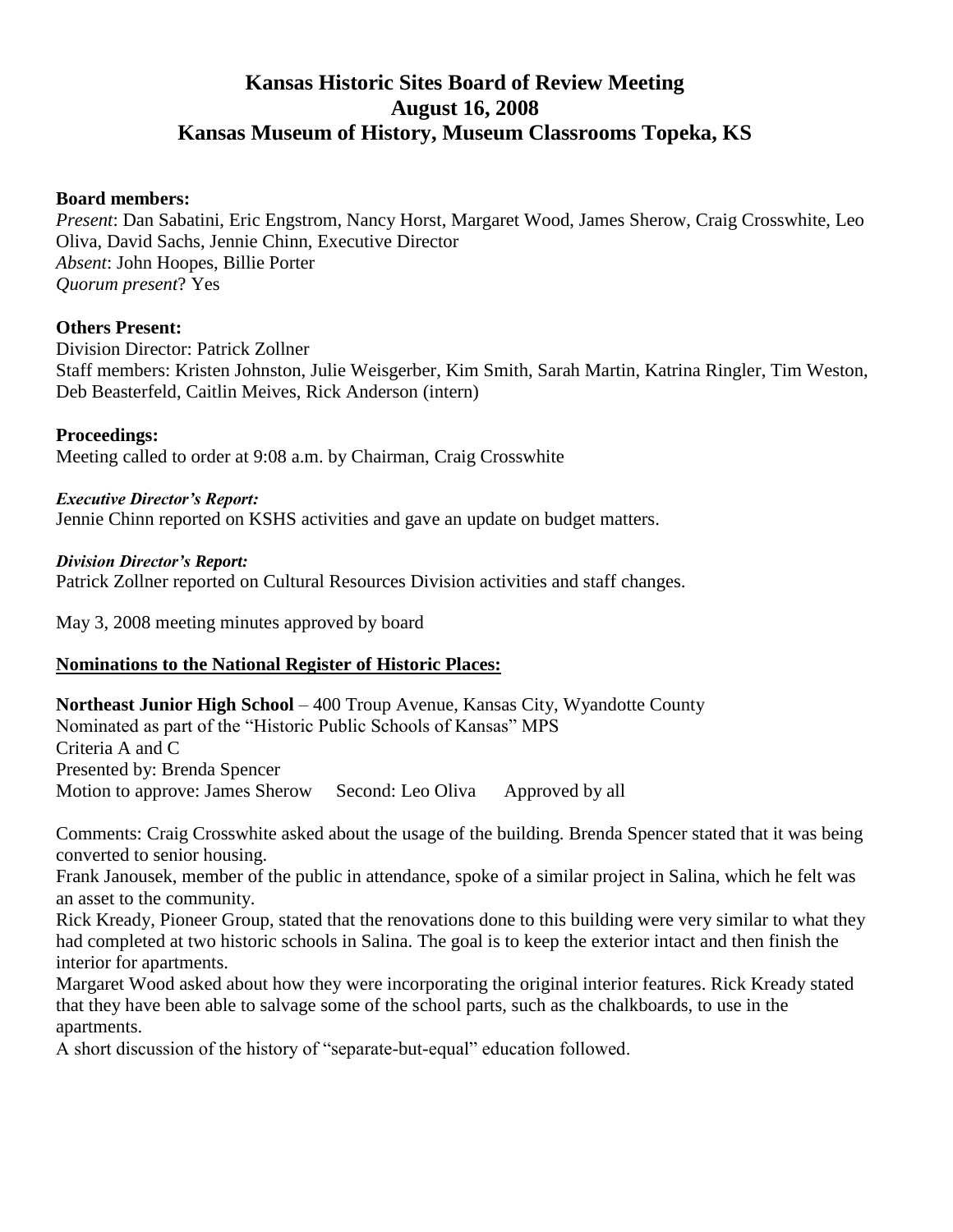**Persons Barn & Granary** *-* 2103 Highway 18 (Zeandale Road), Manhattan vicinity, Riley County Nominated as part of the "Historic Agriculture-Related Resources of Kansas" MPS Criteria A and C Presented by: Brenda Spencer Motion to approve: Eric Engstrom Second: David Sachs Approved by all

Comments: Leo Oliva asked about the original roofing. Brenda stated she was unsure but that the present roof had most likely been in place since the add-on of the addition in the 1920s. Additional questions about original vs. replacement roofs as pertaining to rehabilitation were asked and answered.

Brenda corrected herself and stated that the roof on the main barn is standing seam metal roof and on the addition it is corrugated.

Ron Wilson, co-owner, stood and introduced the other family members present. He believes that the roof is original.

**Teske Farmstead** *–* 20795 Major Jenkins Road, Onaga vicinity, Pottowatomie County Nominated as part of the "Historic Agriculture-Related Resources of Kansas" MPS Criteria A and C Presented by: Brenda Spencer Motion to approve: Leo Oliva Second: Nancy Horst Approved by all

Comments: Leo Oliva questioned whether the roofing is original on the house. Patrick Zollner responded that the replacement roof materials meet the registration requirements for the "Historic Agriculture-Related Resources of KS" MPS.

Margaret Wood asked if there was evidence of the foundation of an earlier barn under the present barn perhaps this should be considered under Criterion D as well. Patrick Zollner answered that this could possibly be looked into, but that it would need to be well documented and have the potential to yield new information.

## **Break at 10:20 am**

**Eliason Barn –** 147 Highway 4, Gypsum vicinity, Dickinson County Nominated as part of the "Historic Agriculture-Related Resources of Kansas" MPS Criteria A and C Presented by: Brenda Spencer Motion to approve: Dan Sabatini Second: Margaret Wood Approved by all

Comments: Craig Crosswhite wanted to clarify what exactly is included in the nomination. Brenda Spencer answered that it is the footprint of the barn and 20 foot perimeter around the barn.

**Thornburg Farm –** County Road A, ½ mile west of D Road, Utica vicinity, Ness County Nominated as part of the "Historic Agriculture-Related Resources of Kansas" MPS Criteria A and C Presented by: Brenda Spencer Motion to approve: David Sachs Second: Leo Oliva Approved by all

Comments: There was a general discussion of the roof supports being interchangeable with other Sears Roebuck products such as the bungalows.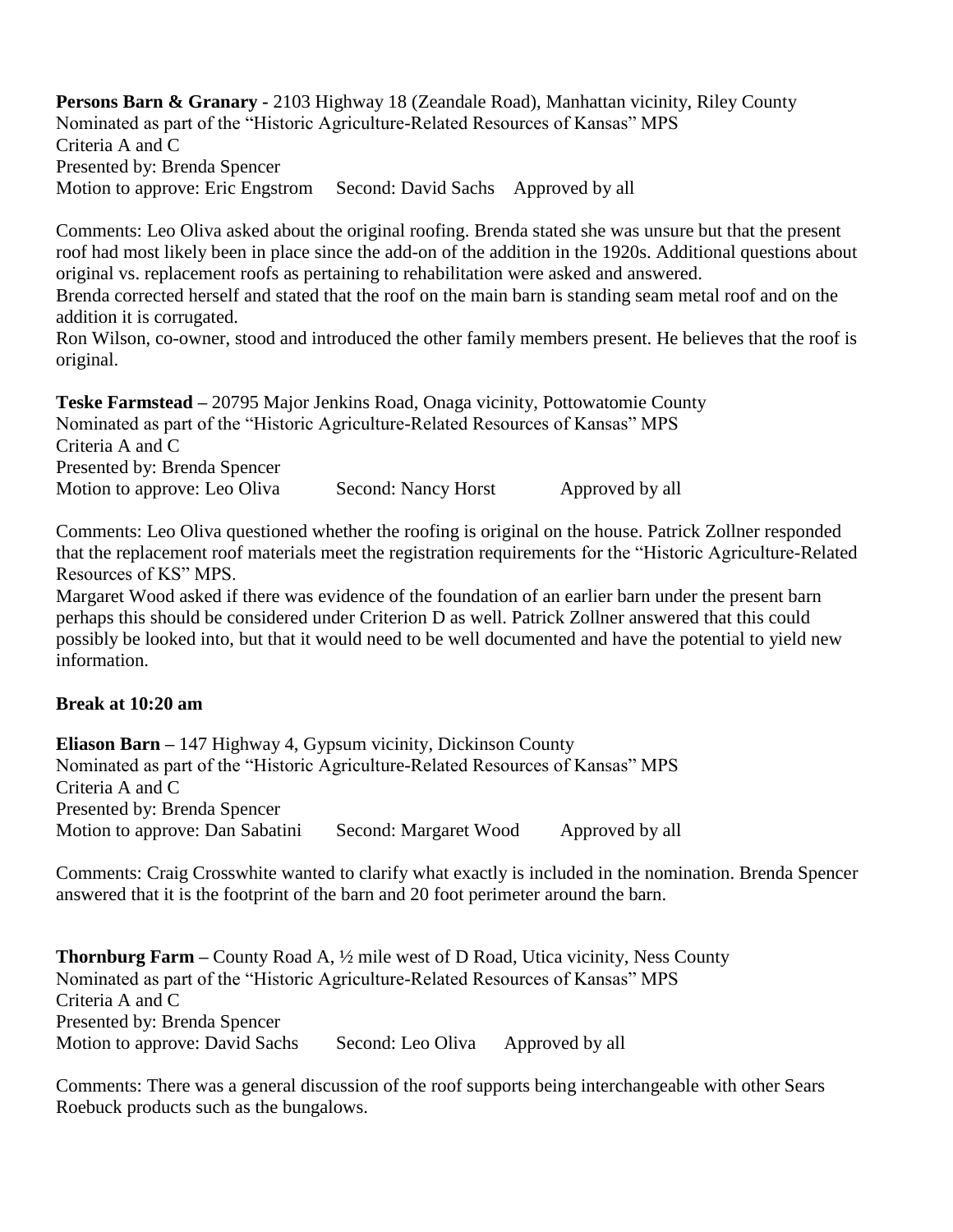**Shafer Barn** - ¼ mile north of CR 80E & 50S, Hoxie vicinity, Sheridan County Nominated as part of the "Historic Agriculture-Related Resources of Kansas" MPS Criteria A and C Presented by: Brenda Spencer Motion to approve: Leo Oliva Second: Nancy Horst Approved by all

Comments: Craig Crosswhite questioned if this was a working barn. Brenda verified that it was a working barn that was apparently used for barn dances and various features were built into the barn with this in mind. The barn dances apparently continued through the 1950s.

**Brown Barn –** 5879 CR4300, Independence vicinity, Montgomery County Nominated as part of the "Historic Agriculture-Related Resources of Kansas" MPS Criteria A and C Presented by: Christy Davis Motion to approve: Dan Sabatini Second: Eric Engstrom Approved by all

Comments: Craig Crosswhite asked if the barn is still used for agricultural purposes. Christy stated that it is. Jim and Linda Smith, owners of the property, answered questions about the usage of the barn and also about materials used on the roof.

**St. Joseph's Church and Parochial School** – 210 & 217 West 13th Street, Hays, Ellis County Criterion C Presented by: Christy Davis Motion to approve: Dan Sabatini Second: Nancy Horst Approved by all

Comments: Craig Crosswhite asked which buildings were included in the nomination. Christy Davis clarified that the church, parochial school, and church residence were included within the nomination boundary.

James Sherow questioned why it was not nominated under Criterion A for the religious aspect. Staff felt that this would be more difficult to justify than the Criterion C.

**Ranson Hotel** – 4918 East Main, Medora, Reno County Criterion A Presented by: Christy Davis Motion to approve: Eric Engstrom Second: Dan Sabatini 6 voted for the motion; David Sachs and James Sherow voted against the motion; Leo Oliva abstained Motion carried

Comments: Craig Crosswhite asked if staff was satisfied with the nomination. Sarah stated that she had worked with the consultant and had been in correspondence with the Park Service regarding its eligibility for listing.

James Sherow expressed some reservation about this nomination.

**Farmers State Bank –** 101 South Main, Lindsborg, McPherson County Criterion A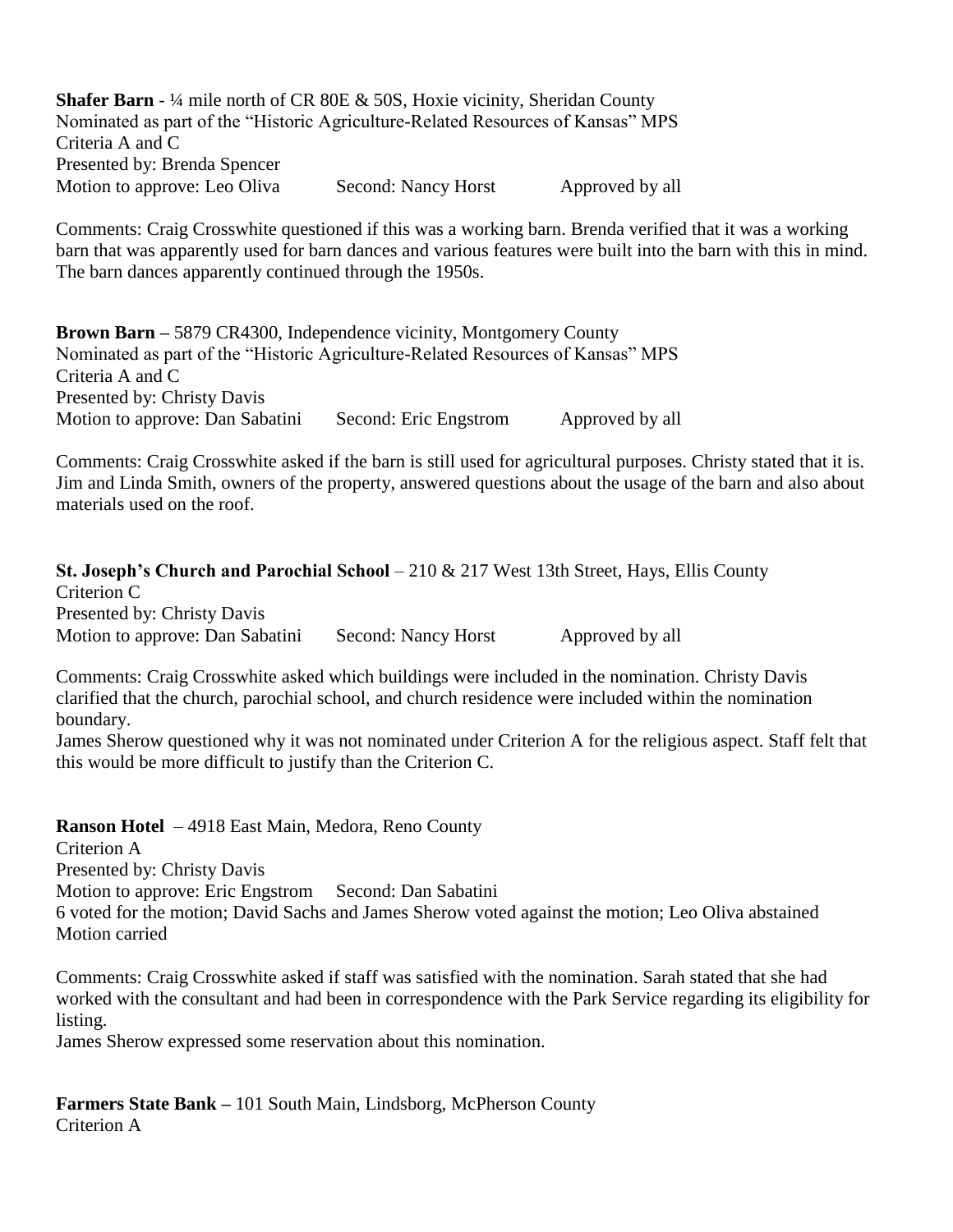Presented by: Christy Davis Motion to approve: Margaret Wood Second: Eric Engstrom Approved by all

Comments: Dan Sabatini asked if they planned to remove some of the non-historic features. Christy Davis assured the board that the owner did plan to restore the building as close to original as possible. David Sachs asked why the property was not also being nominated under Criterion C for the architecture. Christy Davis responded that due to the interior alterations the nomination was stronger under Criterion A. After some discussion all agreed that the nomination would be best as Criterion A only. James Sherow suggested they include information from the special review issue in *Kansas History* in order to bolster the women's history argument.

**Elizabeth McLean Residence -** 2359 North McLean, Wichita, Sedgwick County Nominated as part of the "Residential Resources of Wichita, Sedgwick County, KS" MPS Criteria B and C Presented by: Sarah Martin James Sherow moved to approve the nomination under Criterion C only. Second: Dan Sabatini Approved by all

Comments: James Sherow stated that the case for Criterion B was not strong enough since Elizabeth McLean was not the architect but was only a one-time developer.

**St. John African Methodist Episcopal Church – 701 SW Topeka Boulevard, Topeka, Shawnee County** Criterion A Presented by: Sarah Martin Motion to approve: James Sherow Second: Eric Engstrom Approved by all

Comments: Wesley Marshall, trustee for the church, thanked Sarah and the rest of the staff for helping him research the history of the church.

## **Lunch Break: 12:35pm**

**Graham, Seward, House** – 115 Miami Street, Hiawatha, Brown County

Criterion C Presented by: Sarah Martin Motion with the proviso that the Section 8 narrative and argument for Criterion C be strengthened: Eric Engstrom Second: James Sherow Approved by all

Comments: Eric Engstrom asked for clarification on the garage being a non-contributing structure. Sarah Martin confirmed that this was correct.

David Sachs asked about supporting photos from earlier periods. Sarah Martin replied that additional photos were available.

Susan Sommers**,** co-owner, stated that they had removed the large non-historic picture window and had enclosed the opening with cedar siding to return the house back to it's original appearance. She added that the restoration is ongoing.

Staff stated that they would work with the owners to make the appropriate amendments.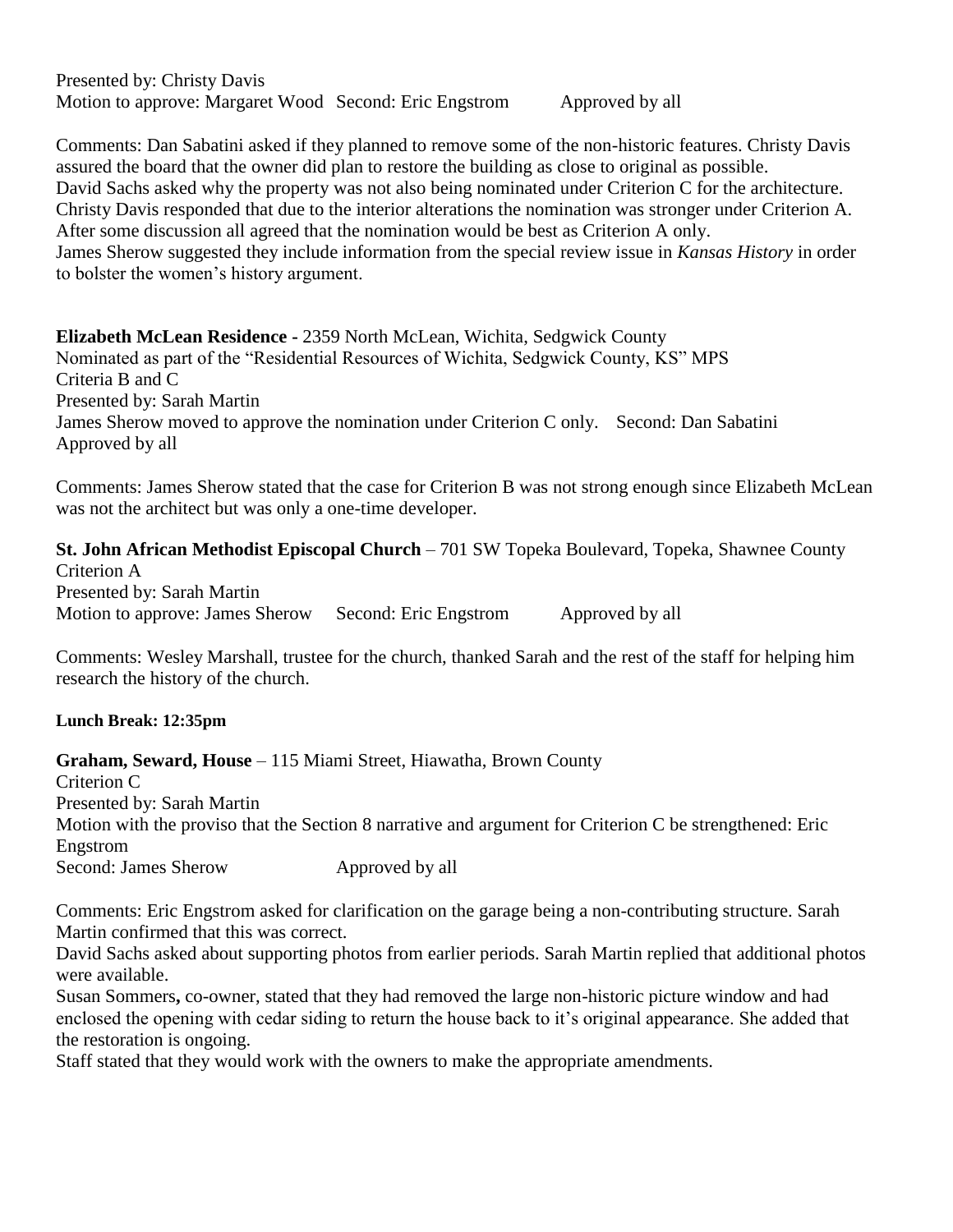## **Lion Block – 216 West Main, Ness City, Ness County**

Criteria C Presented by: Sarah Martin Motion to approve: David Sachs Second: Dan Sabatini Approved by all

Comments: David Sachs asked whether the building was structurally sound. Sarah Martin answered that she was unsure, but she did have concerns about the back wall and that it might be extensively damaged by water.

Patrick Zollner added that he felt this building was significant because of the association with builder Henry Tilley and the high level of vernacular ornamentation.

**Shimanek Barn** – 1806 220 Road, Munden, Republic County Nominated as part of the "Historic Agriculture-Related Resources of Kansas" MPS Criteria A and C Presented by: Sarah Martin Motion to approve: Dan Sabatini Second: Margaret Wood 8 voted for the motion; Craig Crosswhite voted against the motion Motion carried

Comments: Craig Crosswhite and James Sherow questioned the condition of the barn. David Sachs questioned the inclusion of the windmill in the nomination. Sarah Martin agreed to include more history and additional references regarding windmills in the nomination.

**Hanway, Judge James, House** – Lane vicinity, Franklin County Criterion A Presented by: Sarah Martin Motion to approve: Leo Oliva Second: Nancy Horst Approved by all

Comments: Present owner, William Sanders, spoke of the history of the house.

**First Congregational Church** – 700 Poyntz Avenue, Manhattan, Riley County Criteria A and C Presented by: Caitlin Meives Motion to approve: David Sachs Second: Leo Oliva 6 voted for the motion; Craig Crosswhite and Margaret Wood voted against the motion; James Sherow abstained Motion carried James Sherow recused himself, as he is a member of the church.

Comments: Craig Crosswhite questioned the use of Criterion A for this church. Caitlin stated that the nomination associates the 1859 portion of the church with the development of Manhattan. Kent Cormack, Pastor, and Martha Miller, church member, answered questions from the board about the history of the church and how it ties into the history of Manhattan.

**Beckett, Charles K., House** – 210 West Main Street, Sterling, Rice County, KS Criterion C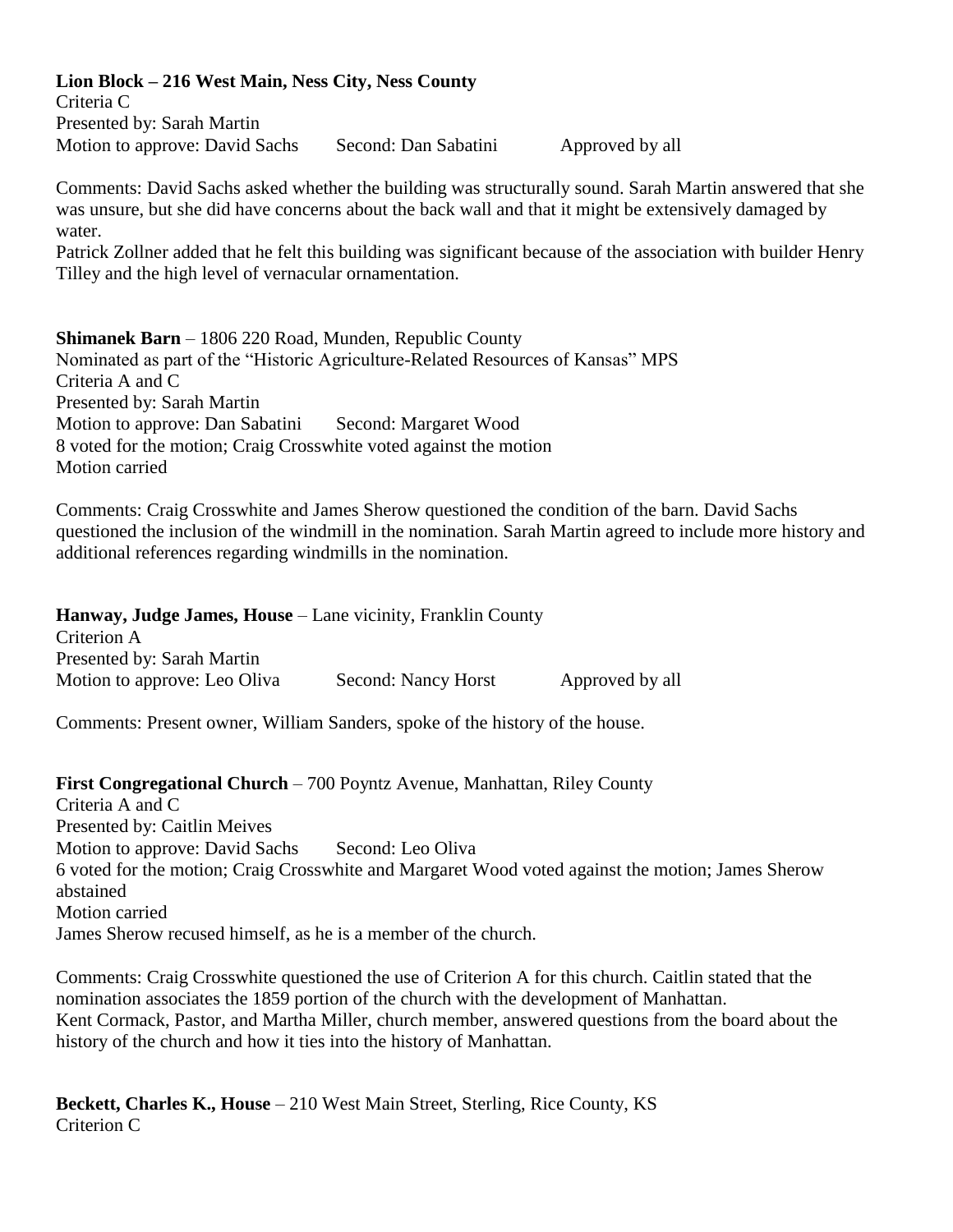Presented by: Sarah Martin Motion to approve: James Sherow Second: Leo Olivia Approved by all

Comments: David questioned the architectural classification and stated that he felt additional work was needed to be done to clarify the style. Staff agreed to further research the architectural style of the building.

**Robinett Building** – 148 South Main, Greensburg, Kiowa County Criterion A Presented by: Patrick Zollner Motion to approve: Eric Engstrom Second: David Sachs Approved by all

Comments: There was some discussion regarding the criteria for listing. The Board requested that additional emphasis be placed in the nomination regarding the impact on the town by the recent tornado.

## **Break at 2:30 pm**

## **Proposed Relocation of National Register-listed Structure**

**Sand Creek Truss Leg Bedstead Bridge** – Road Y, .5 miles west of intersection with Route 283, Lenora vicinity, Norton County Criterion C Presented by: Kristen Johnston Motion to approve: Eric Engstrom Second: Leo Oliva 8 voted for the motion; Craig Crosswhite voted against the motion Motion carried

Comments: David Sachs requested the addition of a paragraph stating that the bridge would be placed in an appropriate setting.

## **Register of Historic Kansas Places**

**Paola Free Library -** 101 East Peoria, Paola, Miami County Criterion C Presented by: Sarah Martin Motion to approve: David Sachs Second: James Sherow Approved by all

Comments: Jay Whelan, City Manager, stated that at the present time the City wants this building to be listed in the state register only.

**Paola City Hall -** 19 East Peoria, Paola, Miami County Criterion C Presented by: Sarah Martin Motion to approve: Leo Oliva Second: James Sherow Approved by all

Comments: Margaret asked about the addition. Sarah Martin stated that it is not counted as a separate resource because it is attached to the original building.

**Other Business:**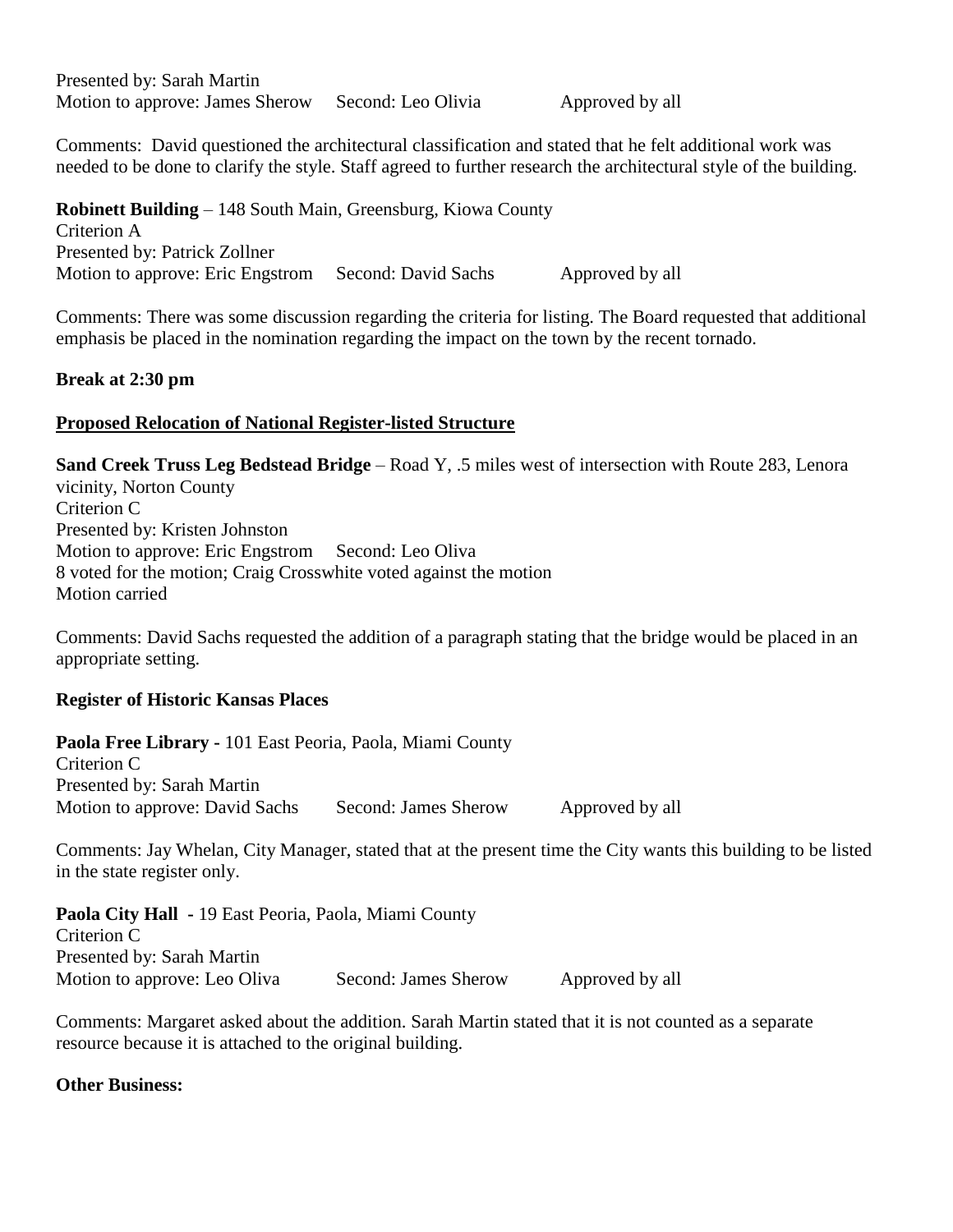There was discussion about the dates for the 2009 meetings. It was decided that possible dates would be sent to Board members when the August meeting minutes were sent to them for review.

## *Election of Officers-*

#### **Chairperson**

Eric Engstrom nominated Craig Crosswhite Second: Leo Oliva

8 voted for the motion; Craig Crosswhite abstained Motion approved

#### **Vice-Chairperson**

James Sherow nominated Eric Engstrom Second: Margaret Woods

8 voted for the motion; James Sherow abstained Motion approved

## **Meeting Adjourned at 3:25 pm**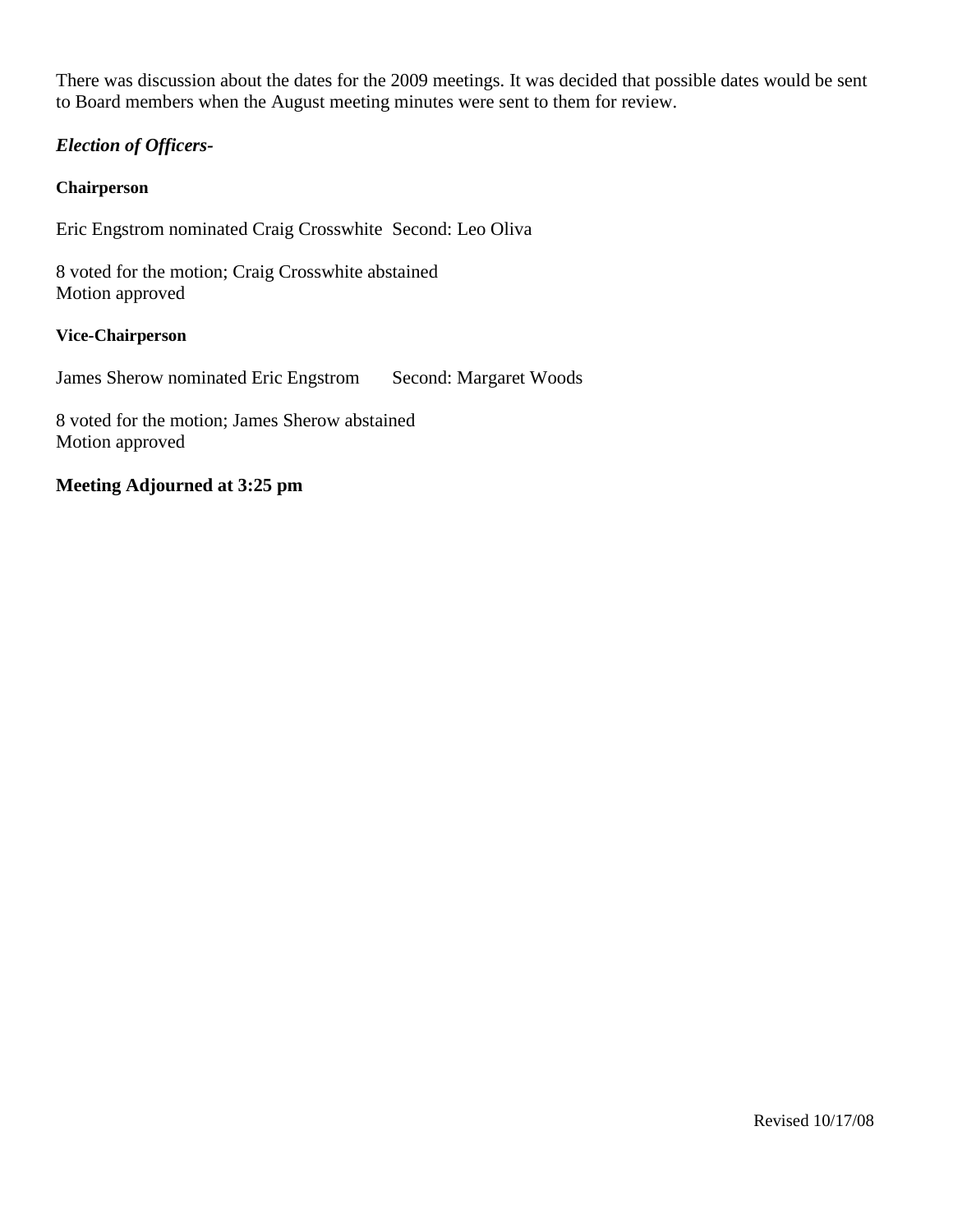# **Kansas Historic Sites Board of Review Meeting November 22, 2008 Kansas Museum of History, Museum Classrooms Topeka, KS**

#### **Board members:**

*Present*: Craig Crosswhite, John Hoopes, Nancy Horst, Leo Oliva, Dan Sabatini, David Sachs, Jennie Chinn *Absent*: Billie Porter, James Sherow, Margaret Wood, Eric Engstrom *Quorum present*? Yes

## **Others Present:**

Cultural Resources Division Director: Patrick Zollner Cultural Resources Staff members: Sarah Martin, Caitlin Meives, Kristen Johnston, Kim Norton, Julie Weisgerber, Kim Smith, Deb Beasterfeld

## **Proceedings:**

Meeting called to order at 9:14 a.m. by Chairman Craig Crosswhite

August 16, 2008 meeting minutes approved with a correction. Leo noted that during the election of cochairman, Eric Engstrom abstained from the vote and not James Sherow as the minutes suggested.

## *Executive Director's Report:*

Jennie Chinn reported on KSHS activities and gave an update on budget matters.

#### *Division Director's Report:*

Patrick Zollner reported on Cultural Resources Division activities and staff changes.

## **Consideration of Nominations to the National Register of Historic Places:**

Chairman Crosswhite announced that the owners of the Gates Funeral Home (Kansas City, Wyandotte County) wish to withdraw the nomination of their property from consideration.

**Houston & Pierre Streets Residential Historic District** – Manhattan, Riley County Nominated as part of the "Residential Resources of Manhattan, Riley County, KS" MPS Criteria A and C Presented by: Kerry Davis Motion to approve: Dan Sabatini with proviso that the 2story Queen Anne mentioned during discussion be changed from contributing to non-contributing in accordance with the Board's artificial siding policy. Second: Leo Oliva Approved by all

Comments: Board members and staff discussed a residence that was listed in the nomination as contributing even though it is clad with secondary siding.

**Wilson Bridge** – 2.9 miles west of Rain Road on 3200 Avenue, Chapman, Dickinson County Nominated as part of the "Metal Truss Bridges of Kansas" MPS Criteria A and C Presented by: Sarah Martin Motion to Approve: Leo Oliva Second: Dan Sabatini Approved by all

Comments: Clark Duffy, the applicant, spoke of his reasons for asking that the Wilson Bridge be added to the National Register. He stated it is the oldest bridge in the Sutphen Mills community.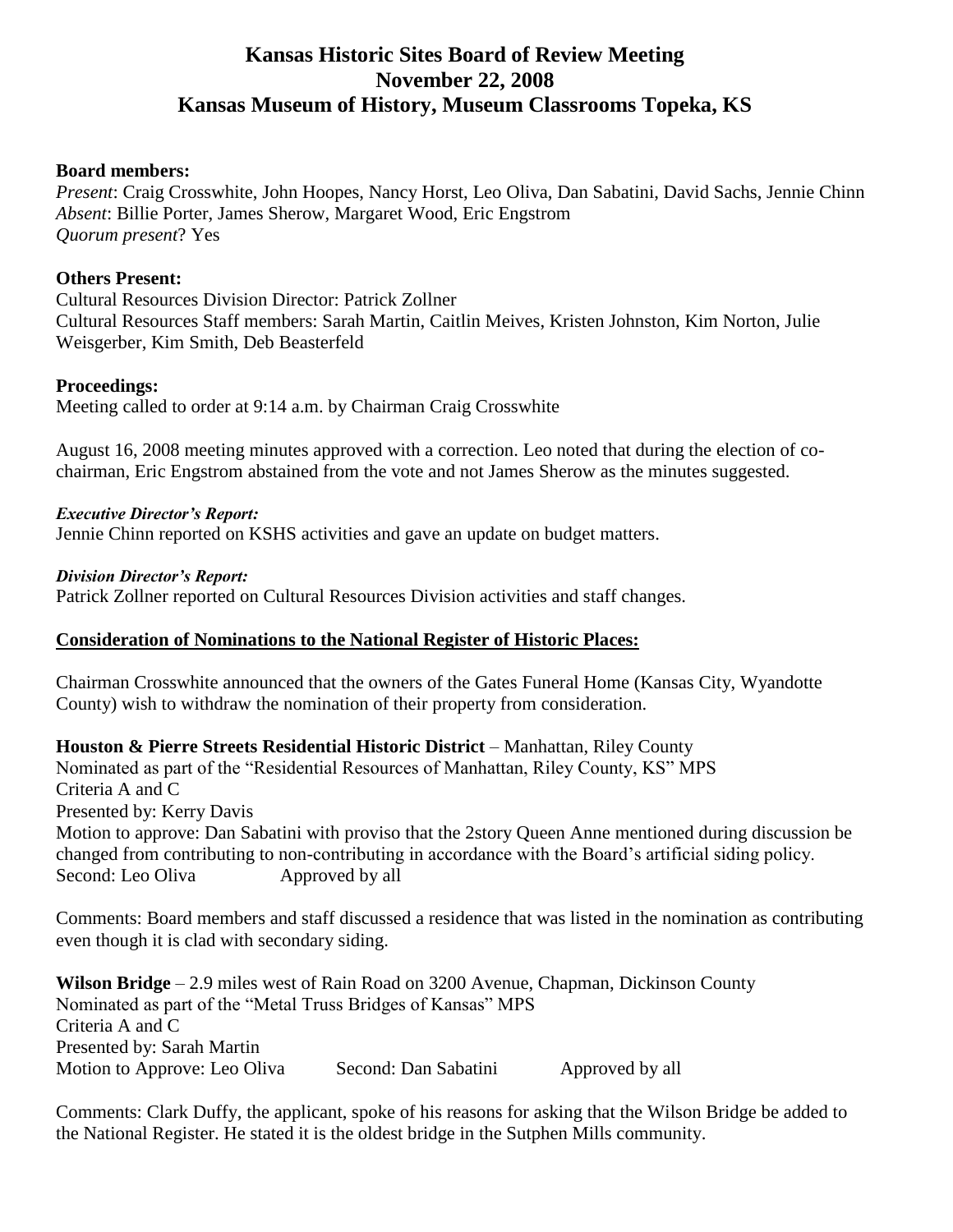| <b>J. A. Shoemaker House</b> – 1434 SW Plass Avenue, Topeka, Shawnee County<br>Criterion C<br>Presented by: Sarah Martin                                                                                                                                    |                     |                 |  |  |
|-------------------------------------------------------------------------------------------------------------------------------------------------------------------------------------------------------------------------------------------------------------|---------------------|-----------------|--|--|
| Motion to approve: David Sachs                                                                                                                                                                                                                              | Second: John Hoopes | Approved by all |  |  |
| Mona Gambone, the applicant, spoke of the added value of having National Register-listed properties in the<br>College Hill neighborhood.                                                                                                                    |                     |                 |  |  |
| <b>Lone Star School</b> $-1$ 1/4 mile west of Bison on Avenue "M", Bison, Rush County<br>Nominated as part of the "Historic Public Schools of Kansas" MPS<br>Presented by: Rick Anderson<br>Criteria A and C                                                |                     |                 |  |  |
| Motion to approve: Dan Sabatini                                                                                                                                                                                                                             | Second: Leo Oliva   | Approved by all |  |  |
| Comments: Dolores Romeiser, one of the applicants, spoke in support of the nomination.                                                                                                                                                                      |                     |                 |  |  |
| <b>J. A. Mermis House</b> – 1401 Ash Street, Hays, Ellis County<br>Criterion C<br>Presented by: Sarah Martin                                                                                                                                                |                     |                 |  |  |
| Motion to approve: Leo Oliva                                                                                                                                                                                                                                | Second: David Sachs | Approved by all |  |  |
| Comments: There was a short discussion about the history of the house.                                                                                                                                                                                      |                     |                 |  |  |
| Fowler Swimming Pool and Bathhouse - Fowler City Park, Fowler, Meade County<br>Nominated as part of the "New Deal-era Resources of Kansas" MPS<br>Criterion A<br>Presented by: Christy Davis                                                                |                     |                 |  |  |
| Motion to approve: John Hoopes                                                                                                                                                                                                                              | Second: David Sachs | Approved by all |  |  |
| Comments: Craig Crosswhite spoke about the usefulness of having the diving board in the center of the pool<br>and how it affects rising insurance costs. There was also discussion about the social impact of swimming<br>pools on small rural communities. |                     |                 |  |  |
| <b>Eli Hopkins House</b> $-6033$ SE Highway 40, Tecumseh, Shawnee County<br>Criteria A and B and C<br>Presented by: Christy Davis                                                                                                                           |                     |                 |  |  |
| Motion to approve: Dan Sabatini                                                                                                                                                                                                                             | Second: Nancy Horst | Approved by all |  |  |
| Comments: Leo Oliva noted a few typographical errors and requested that the reference to the Santa Fe Trail<br>be changed to the Oregon Trail.                                                                                                              |                     |                 |  |  |

Alan and Sabra Shirrell, owners, introduced themselves to the board, and told of their enthusiasm for the history of the property and of their involvement with area groups that promote and preserve the history of Kansas.

## **Consideration of Nominations to the Register of Historic Kansas Places:**

**Hotel Broadview** – 110 W 6th St., Emporia, Lyon County Criterion A Presented by: Christy Davis Motion to approve: John Hoopes Second: Nancy Horst Approved by all